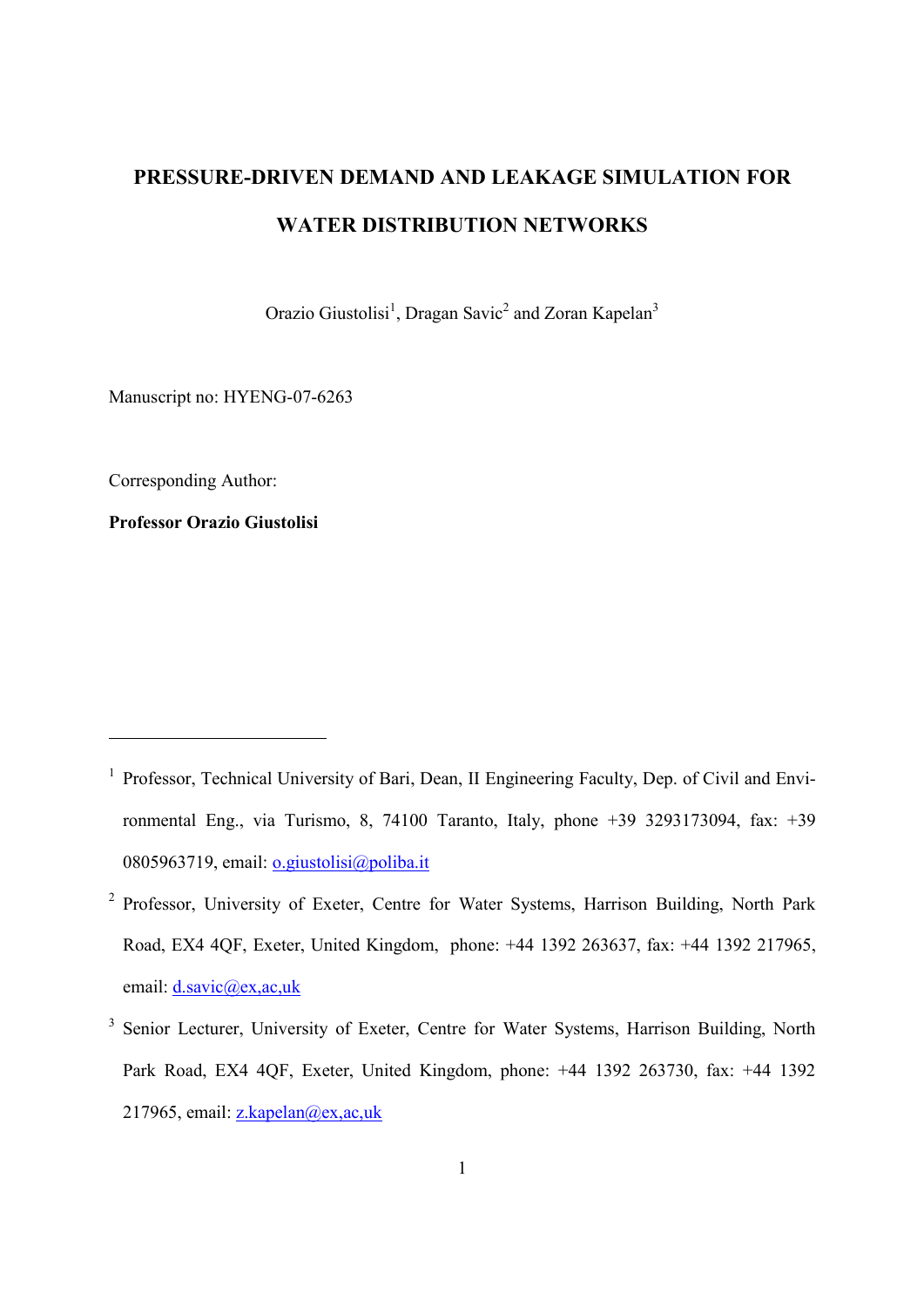# **PRESSURE-DRIVEN DEMAND AND LEAKAGE SIMULATION FOR WATER DISTRIBUTION NETWORKS**

# **ABSTRACT**

Increasingly, water loss via leakage is acknowledged as one of the main challenges facing water distribution system operation. The consideration of water loss over time, as systems age, physical networks grow and consumption patterns mature, should form an integral part of effective asset management, rendering any simulation model capable of quantifying pressure-driven leakage indispensable. To this end, a novel steady-state network simulation model that fully integrates, into a classical hydraulic representation, pressure-driven demand and leakage at the pipe level is developed and presented here. After presenting a brief literature review about leakage modelling, the importance of a more realistic simulation model allowing for leakage analysis is demonstrated. Then, the algorithm is tested from a numerical standpoint and subjected to a convergence analysis. These analyses are performed on a case study involving two networks derived from real systems. Experimentally observed convergence/error statistics demonstrate the high robustness of the proposed pressure-driven demand and leakage simulation model.

### **KEYWORDS**

Pressure-driven demands, leakages, leakage model, pipe deterioration, pipe network.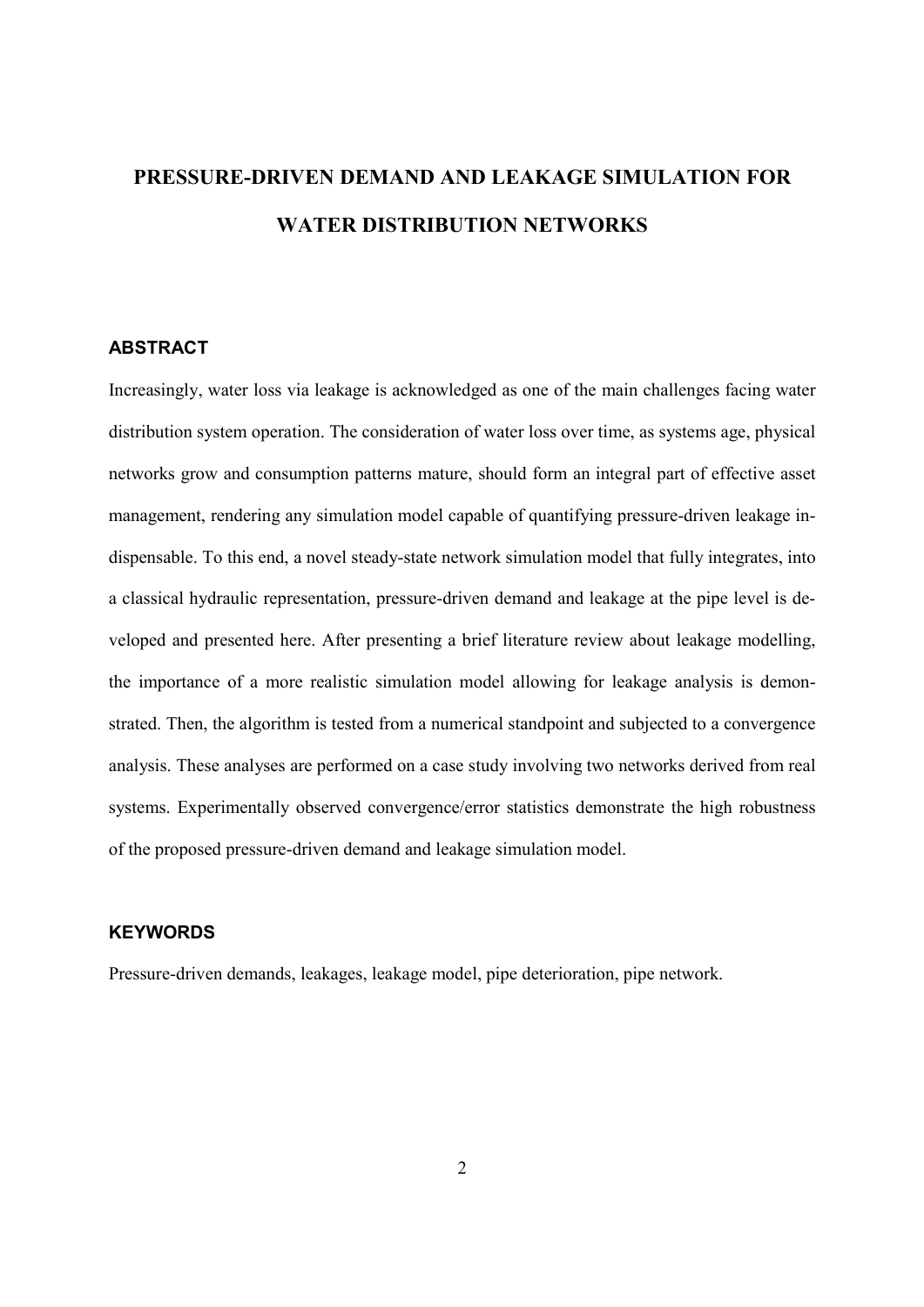#### **INTRODUCTION**

Water loss via leakage constitutes a major challenge to the effective operation of municipal distribution networks since it represents not only diminished revenue for utilities, but also undermined service quality (Almadoz et al., 2005) and wasted energy resources (Colombo and Karney, 2002). A typical leakage control program usually starts with a water audit based on available flow measurements. Although this is an important first step, most practical studies do not go beyond it. In order to assist in leakage reduction and conduct more accurate analysis, a hydraulic model capable of accounting for pressure-driven (also known as head-driven) demand and leakage flow at pipe level should prove invaluable, and extended period simulation should be involved.

In fact, an integral part of any medium to long term rehabilitation planning for a water distribution system should be the analysis of pipe deterioration and the corresponding increase in water loss. In order to obtain a better estimate of flow through the network (with respect to both satisfied demand and losses through leakage), a pressure-driven hydraulic model is needed. Several models have been developed to incorporate pressure-driven demand analysis into network reliability evaluation (Chandapillai, 1991; Gupta and Bhave, 1996; Ackley et al., 2001; Kalungi and Tanyimboh, 2003; Wu et al., 2006). This paper introduces a new simulation model that fully integrates a classic hydraulic simulation algorithm, such as that of Todini and Pilati (1988) found in EPANET 2 (Rossman, 2000), with a pressure-driven model that entails a more realistic representation of leakage (Germanopoulos, 1985; Germanopoulos and Jowitt, 1989). The novel pressure-driven algorithm uses the framework of Todini's simulation model (Todini, 2003) in order to account for pressure-driven leakage at the pipe level and offer a more realistic representation.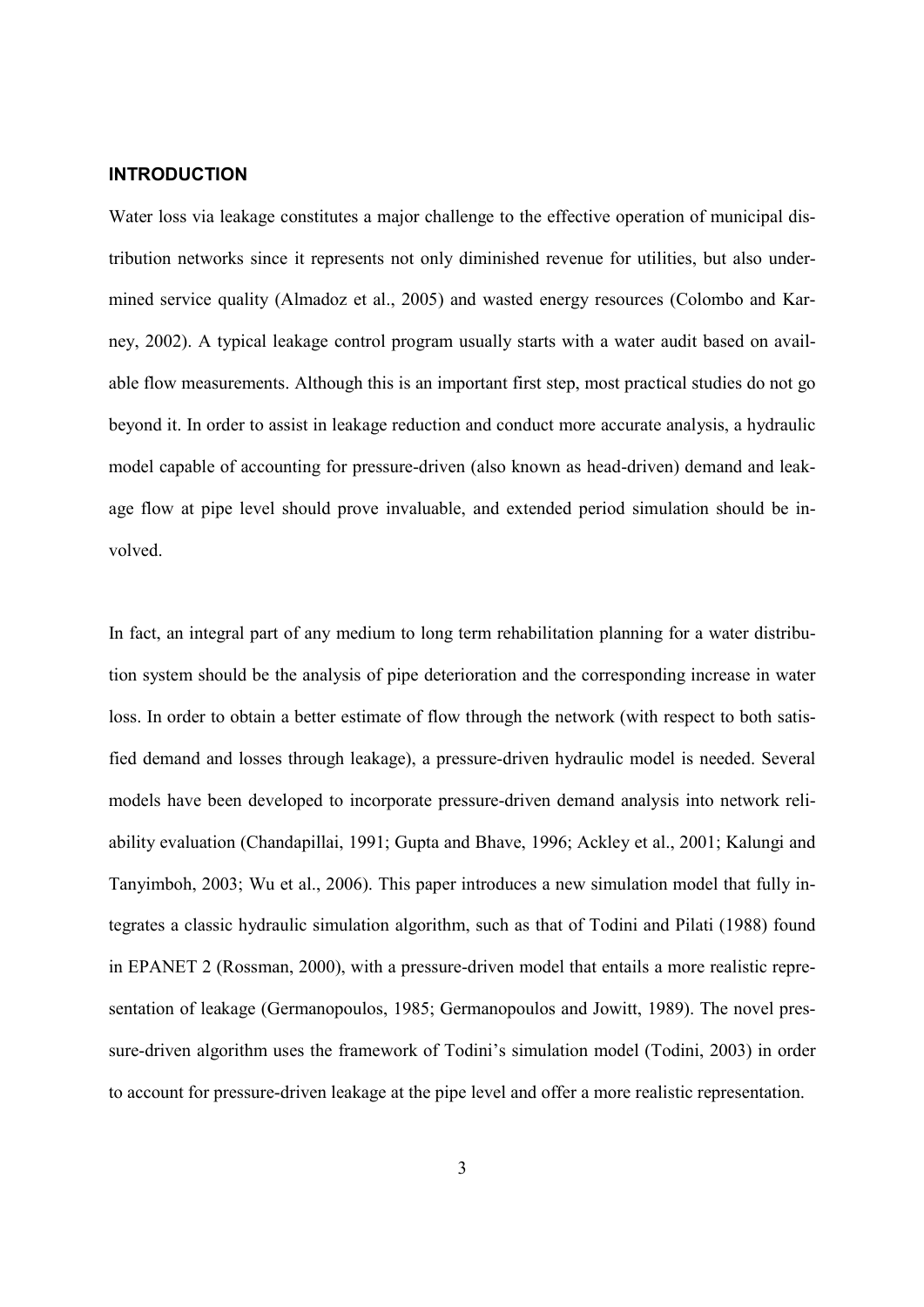#### **PRESSURE-DRIVEN DEMAND/LEAKAGE NETWORK SIMULATION MODEL**

The pressure-driven simulation of a network comprising  $n_p$  pipes with unknown discharges (i.e., flow rates),  $n_n$  nodes with unknown heads (internal nodes or junctions in the EPANET terminology) and *n0* nodes with known heads (tank levels, for example) can be described as in Todini (2003). Therefore, assuming the elements of the diagonal matrix  $A_{pp}$  of order  $n_p$  equal to  $R_k|Q_k|^{n-p}$ <sup>1</sup>, the pressure-driven simulation of a network can be described by the following system of equations based on energy and mass balance conservation:

$$
\begin{bmatrix}\n\mathbf{A}_{pp} & \mathbf{A}_{pn} \\
\mathbf{A}_{np} & \mathbf{A}_{nn}\n\end{bmatrix}\n\begin{bmatrix}\n\mathbf{Q} \\
\mathbf{H}\n\end{bmatrix} =\n\begin{bmatrix}\n-\mathbf{A}_{p0}\mathbf{H}_{0} \\
\mathbf{0}\n\end{bmatrix}
$$
\n(1)

where:

 $\mathbf{Q} = [\mathcal{Q}_1, \mathcal{Q}_2, ..., \mathcal{Q}_{np}]^T$  is the  $[n_p, 1]$  column vector of unknown pipe flow rates;  $\mathbf{H} = [H_1, H_2, ..., H_{nn}]^T$  is the  $[n_n, 1]$  column vector of unknown nodal heads;  $\mathbf{H}_{0}$ =[ $H_{01}$ *, H*<sub>02</sub>*, ...,*  $H_{0n0}$ ]<sup>T</sup> is the [ $n_o$ ,1] column vector of known nodal heads;

In the system of Equations (1),  $A_{pn} = A_{np}^T$  and  $A_{p0}$  are topological incidence sub-matrices of size  $(n_p, n_n)$  and  $(n_p, n_0)$ , respectively, derived from the general topological matrix  $\bar{A}_{pn}$ =[ $A_{pn}$ <sup>|</sup>  $A_{p0}$ ] of size  $[n_p, n_n + n_0]$ , as defined in (Todini, 2003).

In order to account for leakage flow rates in model (1), **A***nn* can be cast as a diagonal matrix whose elements are the scalar product (i.e. element by element product)  $-(\mathbf{q}_{act}+\mathbf{q}_l)\mathbf{H}^{-1}$ .  $q_{act}(\mathbf{H}) = [q_{1-act}(H_1), q_{2-act}(H_2), ..., q_{nn-act}(H_m)]$ <sup>T</sup> is the column vector of pressure/head-driven nodal demands and **q***l* is the column vector of nodal leakage flow rates (assuming positive sign for node discharge). Actually, leakage occurs at pipe level and is just reported at the nodes as will be explained subsequently. The column vector **0** in the system (1) is related to the fact that the ma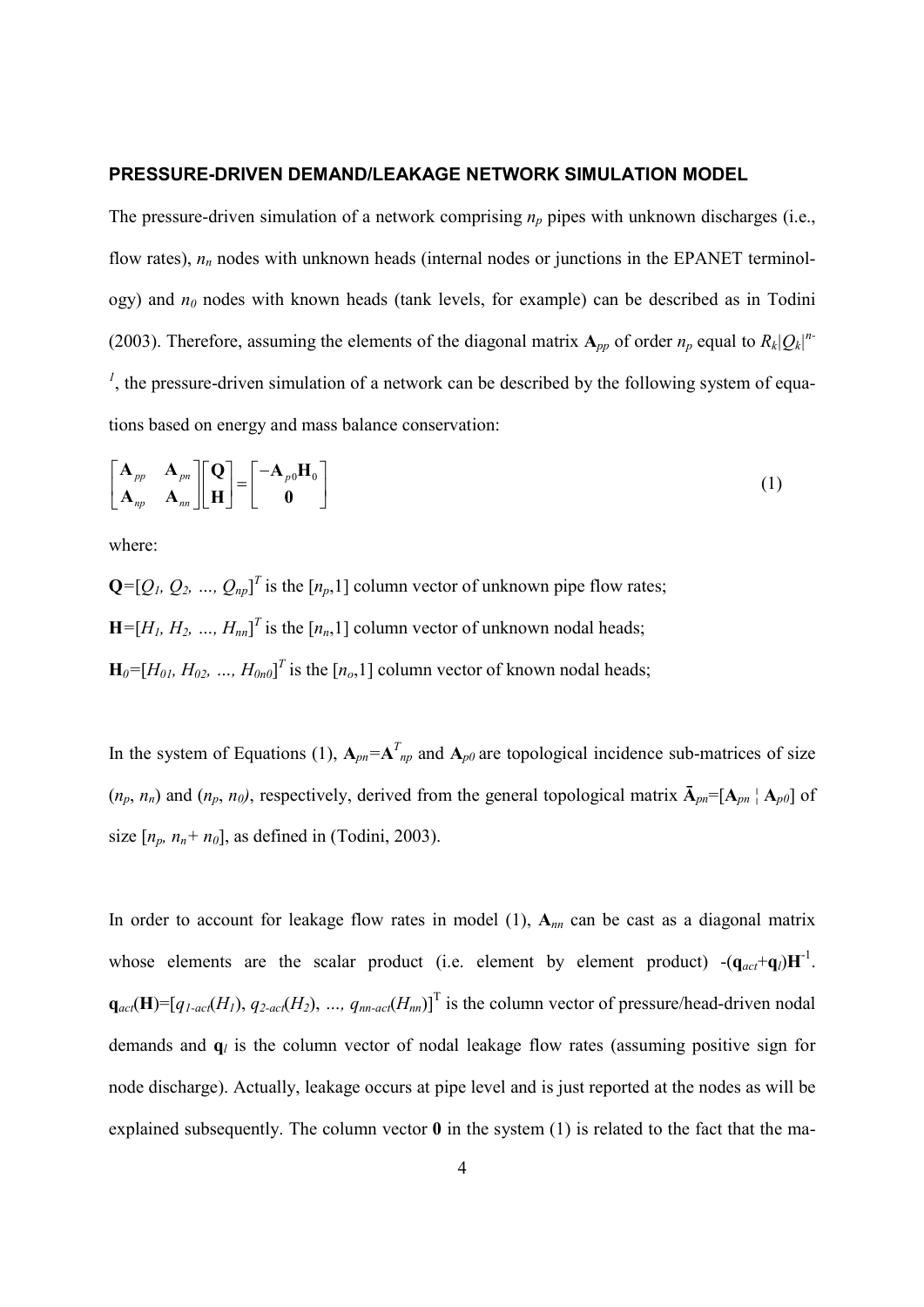trix  $A_{nn}$  (by means of the vectors  $q_{act}$  and  $q_l$ ) contains the pressure-driven demands and leakage flows.

For reasons of simplicity, while still preserving generality, elements such as pumps, valves and other dissipation devices have not been considered in the simulation model (1). Furthermore, the single expression is used to define the head loss along the *k*-th pipe in the network, regardless of the flow regime assumed and the head loss relationship used. Therefore, *Rk* is the head loss coefficient that is a function of a pipe's roughness, diameter and length, while *n* is an exponent which takes into account the actual flow regime and the head loss relationship used (1.85 for the Hazen-Williams and 2 for the Darcy-Weisbach models).

In the system of Equations (1),  $\mathbf{q}_{act}$  is the column vector characterizing demand-pressure dependence whose elements are defined for the *i*-th node of the network by the function  $q_{i\text{-}acc}(H_i)$  or  $q_i$ .  $_{act}(P_i)$  (see below). For  $q_{i-act}(P_i)$  the following relationship will be used here (Wagner et al., 1988):

$$
q_{i-\text{design}} = \begin{cases} q_{i-\text{design}} & \text{for } P_i > P_{i-\text{ser}} \\ q_{i-\text{design}} \left( \frac{P_i - P_{i-\text{min}}}{P_{i-\text{ser}} - P_{i-\text{min}}} \right)^{1/2} & \text{for } P_{i-\text{min}} \le P_i \le P_{i-\text{ser}} \\ 0 & \text{for } P_i < P_{i-\text{min}} \end{cases}
$$
 (2)

where  $P_{i\text{-}ser}$  is the minimum service pressure required for supplying demand  $q_{i\text{-}design}$  (those used for network design purposes, for example) and *Pi-min* denotes the range of the intermediate work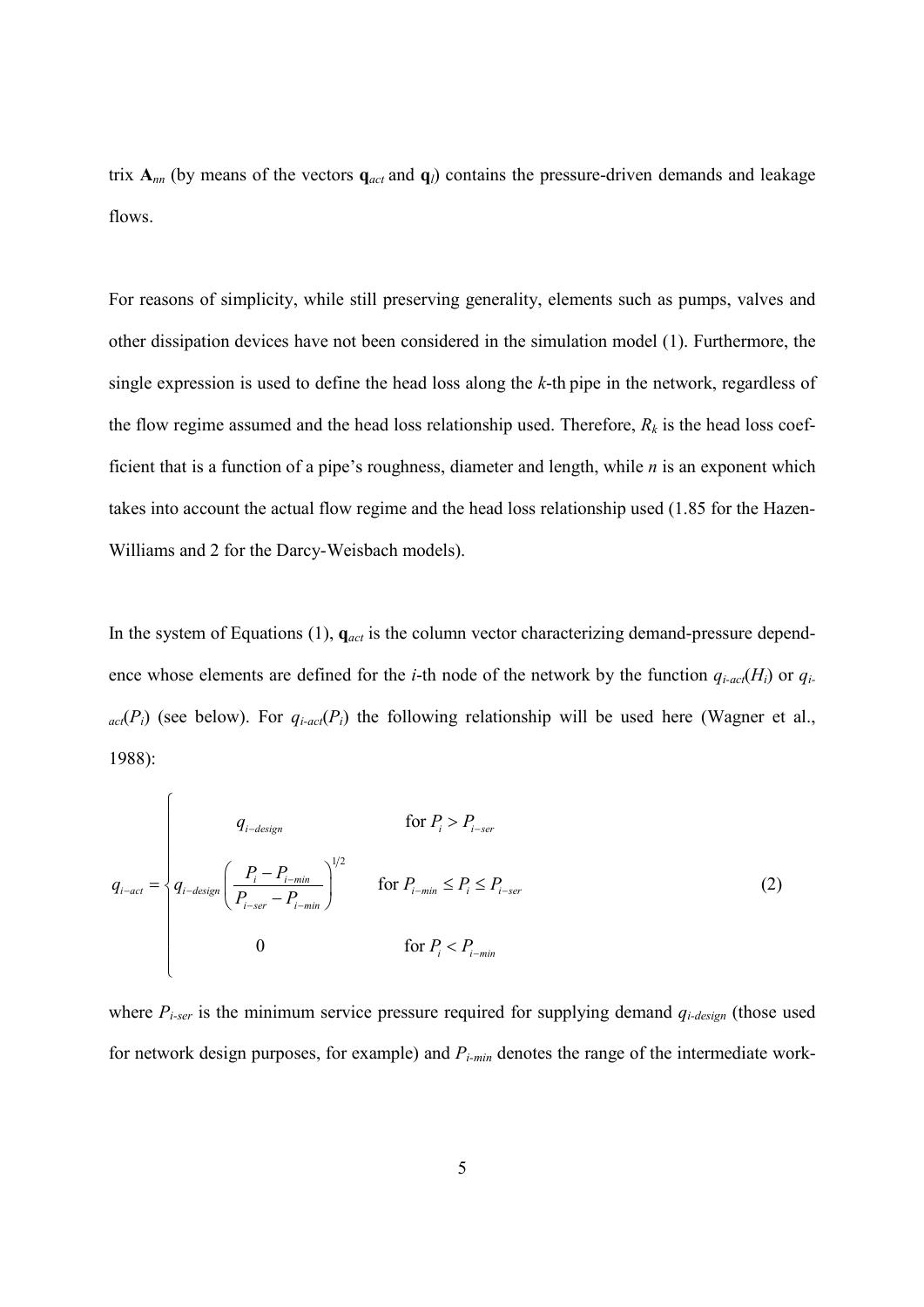ing condition when the actual demand is given as *qi-act*. For demands that are not pressure-driven, Equations (2) become  $q_{i-act}=q_{i-design}$ .

At the scale of individual pipes, the pressure-leakage relationship is defined in  $q_l$ , a column vector whose elements are nodal leakages *qi-leak* that is computed from the pipe leakage model *qk-leak*. In order to avoid confusion among variables, the index *i* will be used for nodal-level variables and *k* for pipe-level variables. Thus, assuming a uniform distribution of leakage *qk-leak* along pipe *k*, the background leakage model can be expressed as (Germanopoulos, 1985; Germanopoulos and Jowitt, 1989):

$$
q_{k-leak} = \begin{cases} \beta_k l_k (P_k)^{\alpha_k} & \text{if } P_k > 0 \\ 0 & \text{if } P_k \le 0 \end{cases}
$$
 (3)

where  $P_k$  is the average pressure in the pipe computed as the mean of the pressure values at the end nodes *i* and *j* of the *k*-th pipe, and  $l_k$  is the length of that pipe. Variables  $\alpha_k$  and  $\beta_k$  denote the two leakage model parameters (explained and discussed later in the text). The average pressure vector  $P^{pipes}$  can be computed from the general topological matrix and nodal pressure as:

$$
\mathbf{P}^{pipes} = \frac{\left( \left| \overline{\mathbf{A}}_{pn} \right| \left[ \mathbf{P}^{nodes} \mid \mathbf{P}_0^{nodes} \right] \right)}{2} \tag{4}
$$

where  $P^{nodes}$  is the pressure vector of unknown nodal heads and  $P_0^{nodes}$  is the pressure vector of known nodal heads ( $|\bar{A}_{pn}|$  is the absolute value of the topological matrix).

The allocation of leakage to the two end nodes can be performed in a number of ways. The simplest approach assumes that half of total leakage from the pipe element occurs at each of the end nodes. A more realistic approach, however, divides the total leakage in proportion with the magnitude of the two nodal pressures (Ainola et al., 2000). With either of these two approaches, the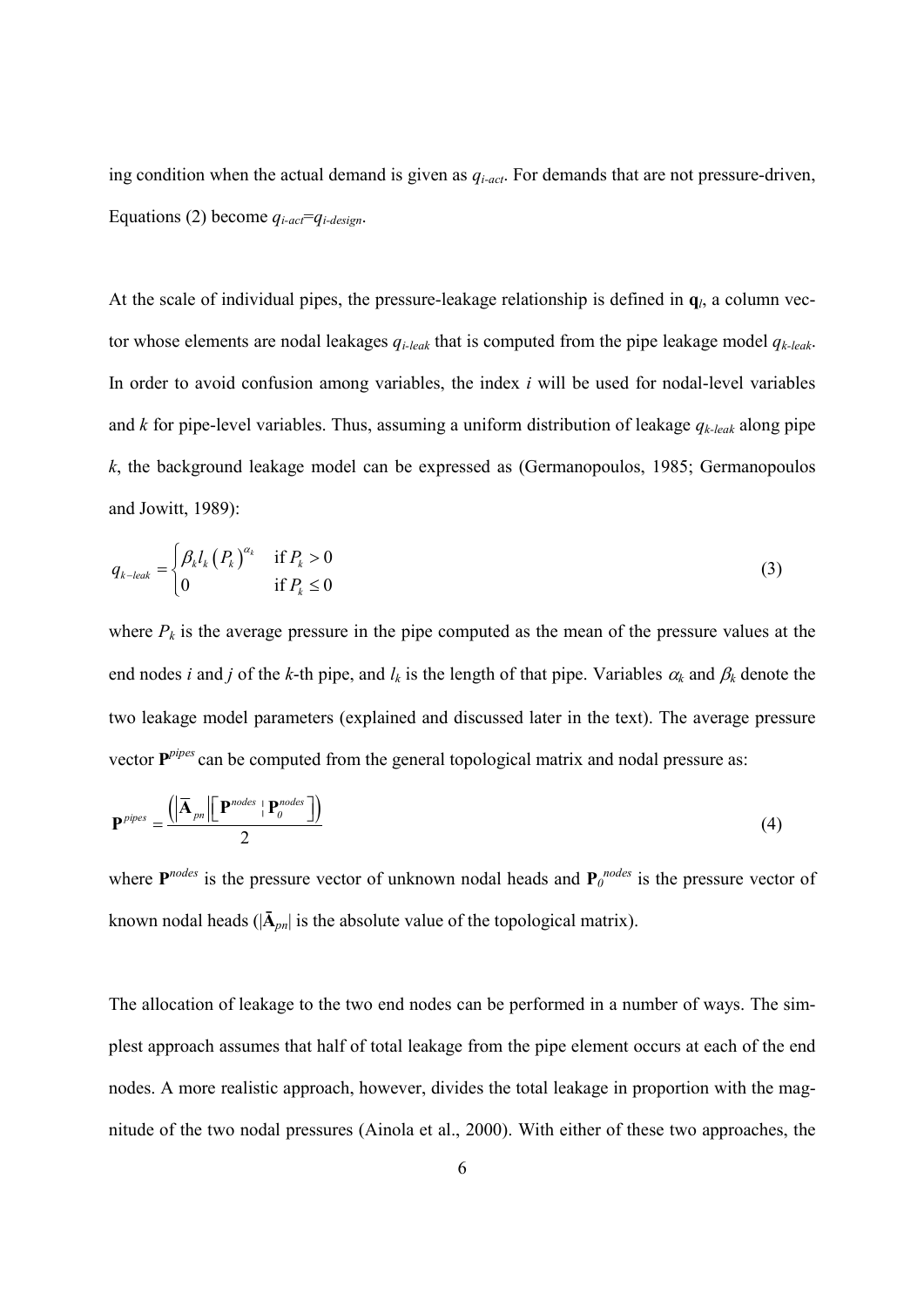nodal leakage flow *qi-leak* is computed as the sum of *qk-leak* flows of all pipes connected to node *i* as follows:

$$
q_{i-leak} = \sum_{k} \frac{1}{2} q_{k-leak} = \frac{1}{2} \sum_{k} \beta_{k} l_{k} (P_{k})^{\alpha_{k}}
$$
  
or  

$$
q_{i-leak} = \sum_{k} \frac{P_{i}}{P_{i} + P_{j}} q_{k-leak} = \frac{P_{i}}{2} \sum_{k} \beta_{k} l_{k} (P_{k})^{\alpha_{k}-1}
$$
  
where 
$$
P_{k} = \frac{P_{i} + P_{j}}{2}
$$
 (5)

Thus, the elements of the vector  $q_l$  can be computed from the topological matrices as follows:

$$
\mathbf{q}_{l} = \left(\frac{1}{2} \text{ or } \frac{P_{i}}{2}\right) abs\left(\mathbf{A}_{np}\right) \begin{bmatrix} q_{1-leak} \\ 0 \\ q_{k-leak} \\ 0 \\ q_{np-leak} \end{bmatrix}
$$
\n
$$
q_{k-leak} = \begin{cases} \beta_{k} l_{k} \left(P_{k}\right)^{\alpha_{k}} \text{ or } \beta_{k} l_{k} \left(P_{k}\right)^{\alpha_{k}-1} & \text{if } P_{k} > 0 \\ 0 & \text{if } P_{k} \leq 0 \end{cases}
$$
\n
$$
(6)
$$

where *diag* stands for the diagonal elements of the matrix. Thus, the  $q_l$  elements are from the matrix product involving topological matrix  $A_{np}$  (i.e.  $A_{pn}$ ). The solution to the system of Equations (1) for the pressure-driven demands defined in (2) was first given by Todini (2003). Here, the procedure is further expanded to account for pressure-driven leakage and consider large networks. The procedure involves the initialisation phase followed by the iteration phase as specified in the following equations:

#### Initialisation phase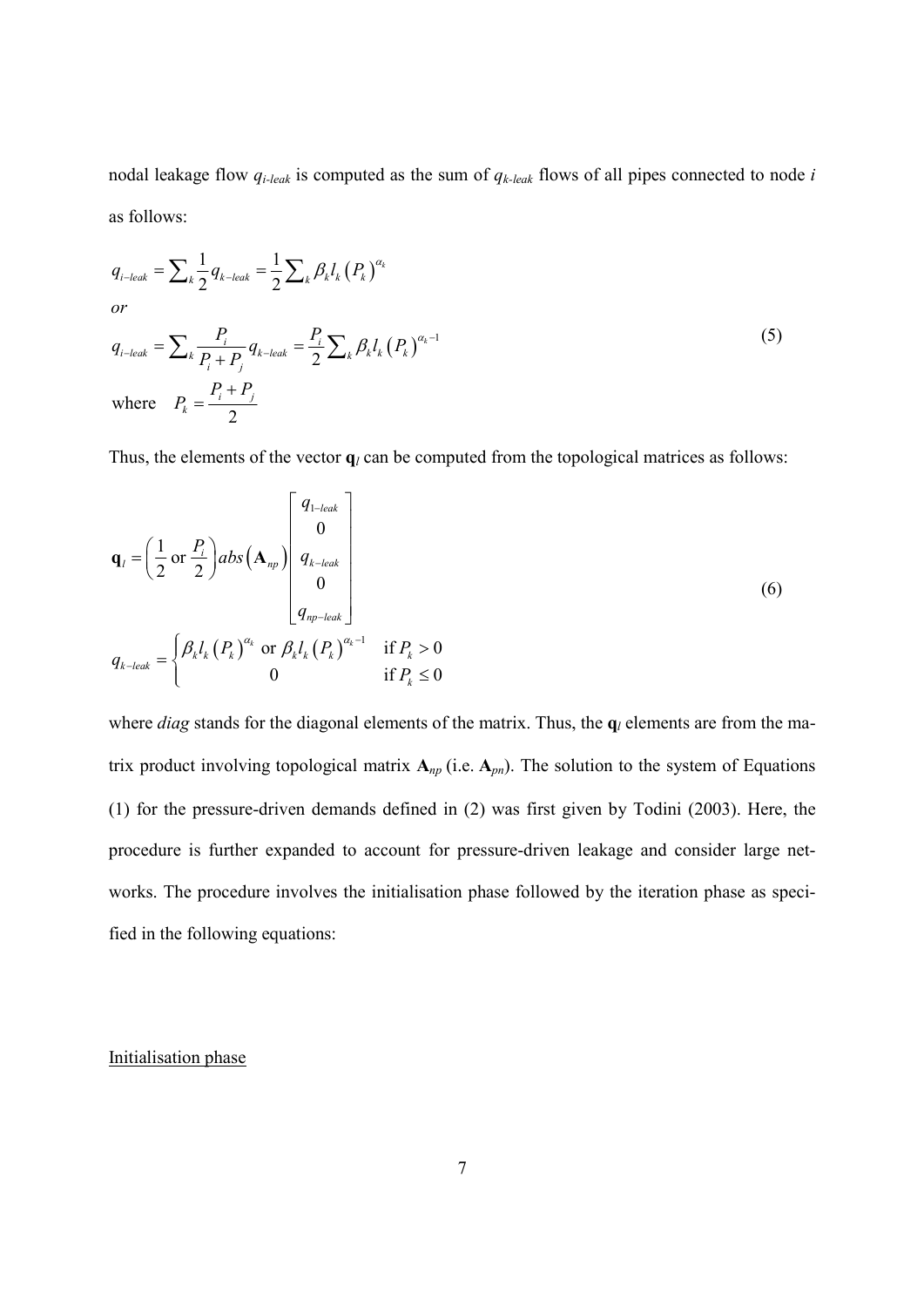$$
\Lambda_{pp}^{iter=0} = I_{pp}
$$
\n
$$
\Lambda_{nn}^{iter=0} = I_{nn}
$$
\n
$$
H^{iter=0} = P_{ser} + HL
$$
\n
$$
Q^{iter=0} = (R_{pp})^{-1}
$$
\n(7a)

where **I***nn* and **I***pp* are identity matrices; Λ*nn* and Λ*pp* are diagonal matrices of over-relaxation coefficients for nodal heads and pipe flow updating;  $\mathbf{R}_{pp}$  is a diagonal matrix whose elements are  $R_k$ ; **HL** is the vector of nodal elevations;  $P_{ser}$  is a vector whose elements are  $P_{i-ser}$ . The initialisation part of the algorithm shown in Equation (7a) ensures that flows  $Q^{iter=0}$  make  $D_{pp} = I_{pp}$  for *iter*=0.

### Iteration phase

$$
\mathbf{A}^{iter} = \mathbf{A}_{np} \left( \mathbf{D}_{pp}^{iter} \right)^{-1} \mathbf{A}_{pn} - \left( \mathbf{D}_{nn}^{iter} + \mathbf{D}\mathbf{L}_{nn}^{iter} \right)
$$
\n
$$
\mathbf{F}^{iter} = \left[ \mathbf{A}_{np} \mathbf{Q}^{iter} - \left( \mathbf{q}_{act}^{iter} + \mathbf{q}_{l}^{iter} \right) \right] - \mathbf{A}_{np} \left( \mathbf{D}_{pp}^{iter} \right)^{-1} \left( \mathbf{A}_{p0} \mathbf{H}_{0} + \mathbf{A}_{pp}^{iter} \mathbf{Q}^{iter} \right) - \left( \mathbf{D}_{nn}^{iter} + \mathbf{D}\mathbf{L}_{nn}^{iter} \right) \mathbf{H}^{iter}
$$
\n
$$
\mathbf{H}^{iter+1} = \left( \mathbf{A}^{iter} \right)^{-1} \mathbf{F}^{iter}
$$
\n
$$
\mathbf{Q}^{iter+1} = \mathbf{Q}^{iter} - \left( \mathbf{D}_{pp}^{iter} \right)^{-1} \left( \mathbf{A}_{pp}^{iter} \mathbf{Q}^{iter} + \mathbf{A}_{pn} \mathbf{H}^{iter+1} + \mathbf{A}_{p0} \mathbf{H}_{0} \right)
$$
\n
$$
\mathbf{H}^{iter+1} = \mathbf{\Lambda}_{nn}^{iter} \left( \mathbf{H}^{iter+1} - \mathbf{H}^{iter} \right) + \mathbf{H}^{iter}
$$
\n
$$
\mathbf{Q}^{iter+1} = \mathbf{\Lambda}_{pp}^{iter} \left( \mathbf{Q}^{iter+1} - \mathbf{Q}^{iter} \right) + \mathbf{Q}^{iter}
$$
\n(7b)

In the iterative part of the algorithm,  $D_{nn}$ ,  $D_{nn}$  and  $D_{pp}$  are diagonal matrices whose elements denote derivatives of  $\mathbf{q}_{act}$ ,  $\mathbf{q}_l$  elements and  $R_k|Q_k|^{n-1}Q_k$  with respect to nodal pressure, pipe pressure and pipe flow, respectively. For example,  $\mathbf{D}_{nn}$  is the  $(n_n, n_n)$  diagonal matrix given as: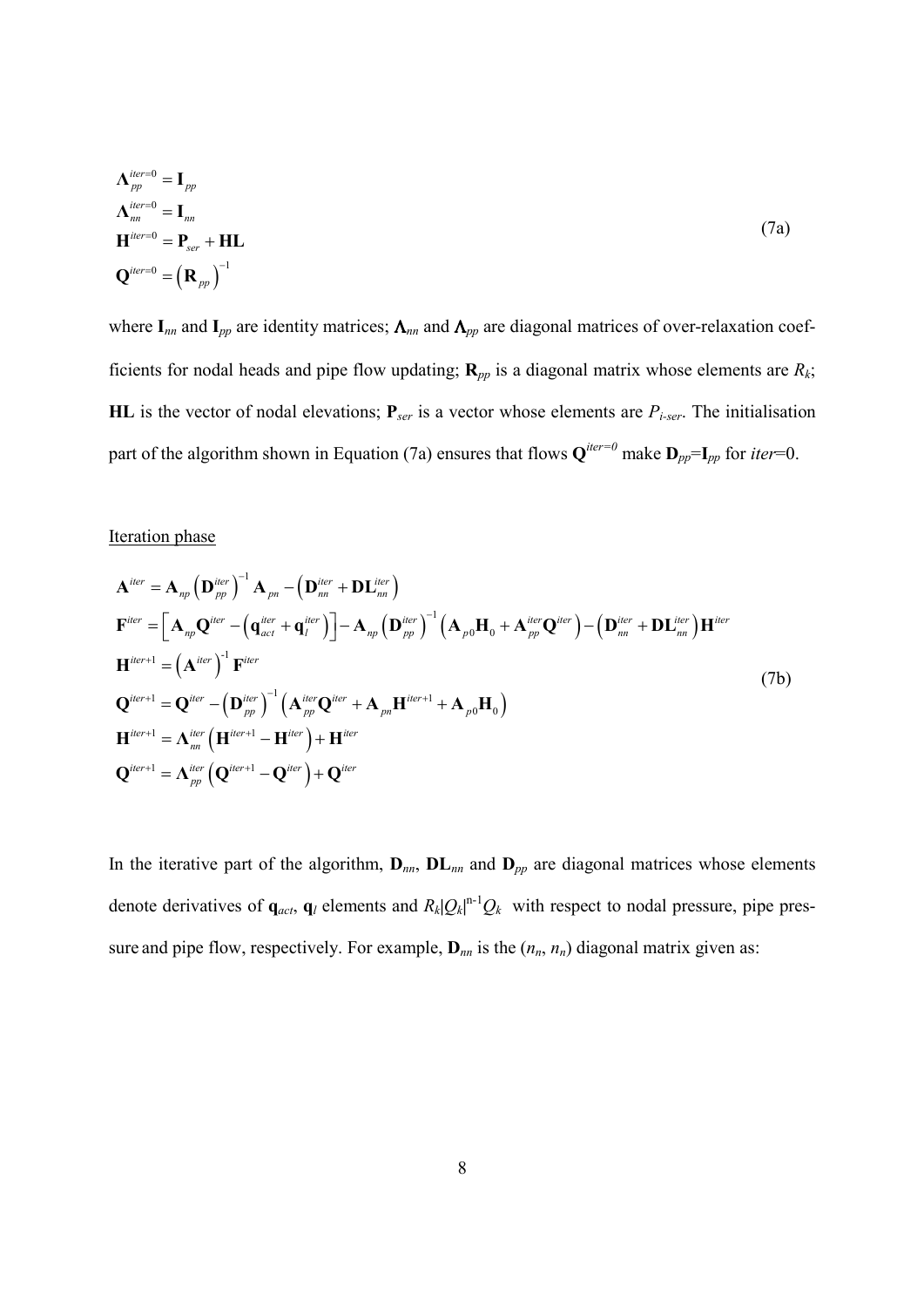$$
\mathbf{D}_{nn}(i,i) = \begin{cases}\n0 & \text{for } P_i > P_{i-ser} \\
\frac{q_{i-design}}{2} \frac{\left(P_i - P_{i-min}\right)^{-1/2}}{\left(P_{i-ser} - P_{i-min}\right)^{1/2}} & \text{for } P_{i-min} \le P_i \le P_{i-ser} \\
0 & \text{for } P_i < P_{i-min}\n\end{cases}
$$
\n(8)

and **DL***nn* represents a (*nn*, *nn*) diagonal matrix whose elements can be calculated from the derivatives of  $q_{k-leak}$  with respect to  $P_k$  (see Equation (5)). Similarly to matrix  $q_l$  in Equation (6), elements of matrix **DL***nn*(*i*,*i*) can be obtained as follow:

$$
\mathbf{DL}_{nn}(i,i) = \left(\frac{1}{2} \text{ or } \frac{P_i}{2}\right) abs\left(\mathbf{A}_{np}\right) \begin{bmatrix} \frac{dq_1}{dP_1} \\ 0 \\ \frac{dq_k}{dP_k} \\ 0 \\ \frac{dq_{np}}{dP_p} \end{bmatrix}
$$
\n
$$
\frac{dq_k}{dP_k} = \alpha_k \beta_k l_k \left(P_k\right)^{\alpha_k - 1} \text{ or } \frac{dq_k}{dP_k} = \left(\alpha_k - 1\right) \beta_k l_k \left(P_k\right)^{\alpha_k - 2} \quad \text{if } P_k > 0
$$
\n
$$
\frac{dq_k}{dP_k} = 0 \qquad \text{if } P_k \le 0
$$
\n(9)

Note that both  $\mathbf{q}_l$  and  $\mathbf{DL}_{nn}(i,i)$  elements can be constructed using the scalar formulation, as done by Rossman (2000) for the elements of matrix **A**(*i*,*i*) (see page 188 in the EPANET 2 Users Manual) or Todini (2003).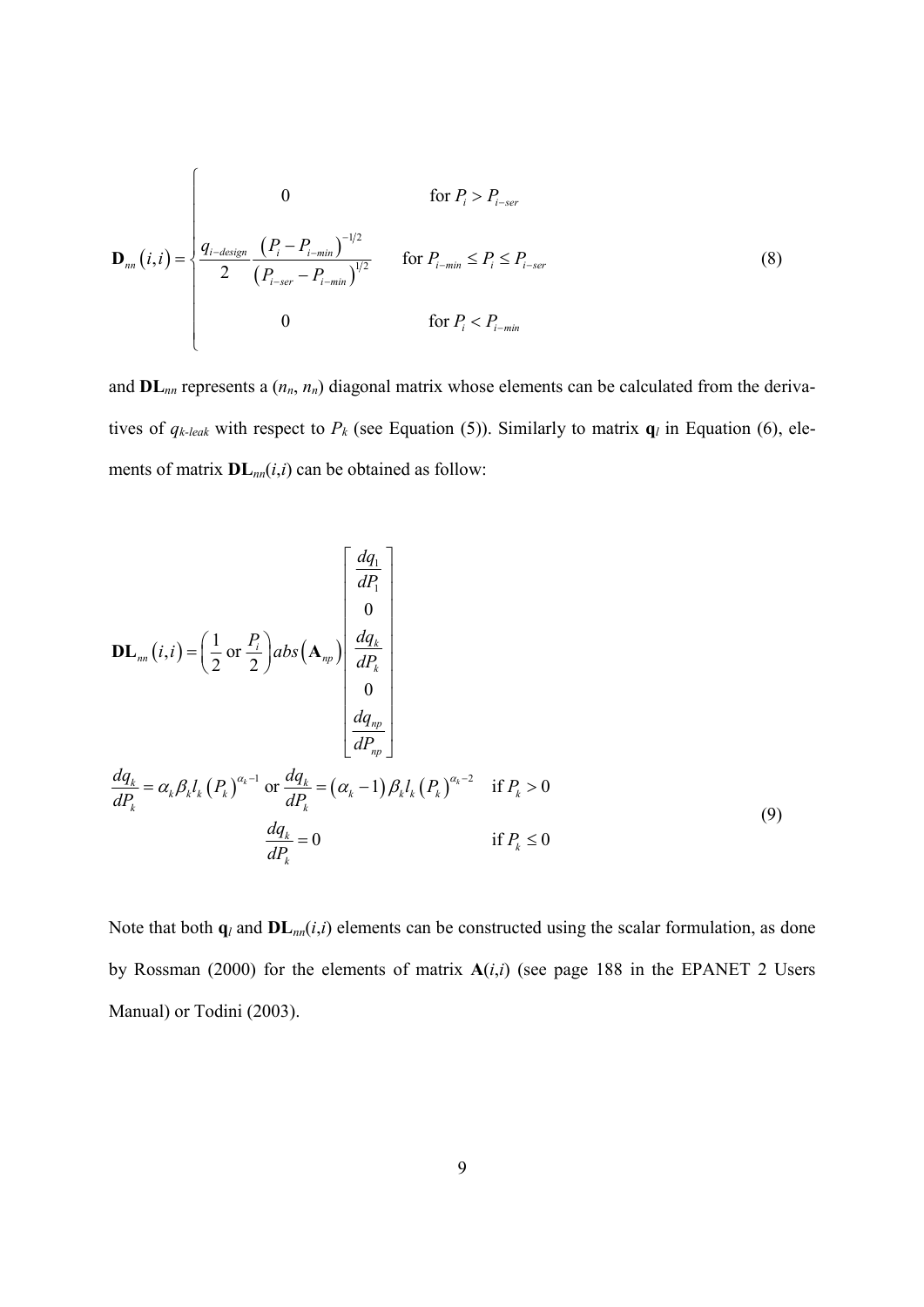Moreover, the diagonal elements of both  $\Lambda$  matrices are assumed equal to  $\lambda^{iter}$  (a real number in the [0,1] range) which works as a step size, or over-relaxation coefficient, for updating nodal heads and pipe flow rates across iterations. It is worth noting that  $\lambda^{iter=0}$  is set to 1, meaning that the relaxation coefficient is not used initially, but its adaptation to the error surface (during the iterative search for the solution) is invoked if required to improve convergence behaviour. Here, the value of  $\lambda$ <sup>*iter*</sup> is driven by the mean of squared errors or by the maximum errors in the mass and energy balance equations while performing the iterative search. When any of these errors decreases, the value of  $\lambda^{iter}$  increases by a factor of 5 and when any of these errors increases, the value of  $\lambda^{iter}$  is reduced by a factor of 10. If during the iterative search  $\lambda^{iter}$  becomes equal to or less than the error tolerance level (e.g.,  $10^{-7}$ ) or mean of squared errors (e.g.,  $10^{-7}$ ) the search process is stopped because convergence has been reached. Experiments carried out by the authors have shown that model runs, described below, performed without the relaxation coefficient procedure can have serious convergence problems.

Furthermore, the initialization of flows used here makes the matrix  $\mathbf{D}_{pp}$  (initialized to  $\mathbf{I}_{pp}$ ) well conditioned, which is particularly useful for large networks. The maximum number of iterations is also used as a further threshold control.

Finally, assuming separate expressions for background leakage, *qk-background*, and burst losses, *qkburst*, the total leakage  $q_k$  along the pipe  $k$ -th can be expressed using:

- 1. the classical formulae of orifice flow for bursts (exponent equal to 0.5); and
- 2. the Germanoupulos (1985) expression for background losses.

with different meaning assigned to its constants: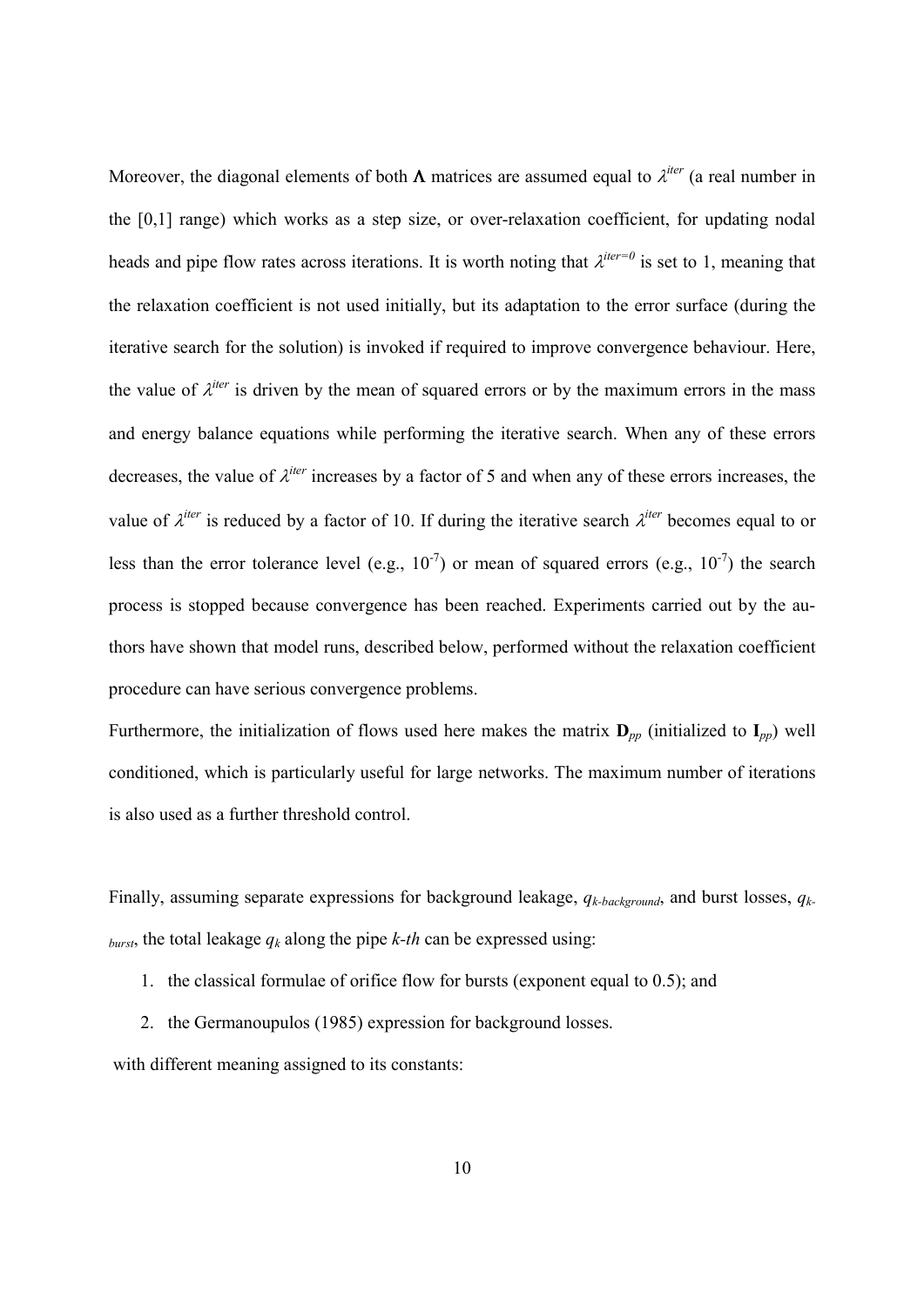$$
\begin{cases}\n q_{k-leak} = \beta_k l_k \left( P_k \right)^{\alpha_k} + C_k \left( P_k \right)^{0.5} & \text{if } P_k > 0 \\
 q_{k-leak} = 0 & \text{if } P_k \le 0\n\end{cases}
$$
\n(10)

where  $\alpha_k$  and  $\beta_k$  are the two parameters of the leakage flow model related to the background losses only and  $C_k$  is a coefficient dependent on the sum of outflow coefficients related to bursts along the pipe. Therefore, Equations (5) can be rewritten as follows:

$$
q_{i-leak} = \sum_{k} \frac{1}{2} q_{k-leak} = \frac{1}{2} \sum_{k} \beta_{k} l_{k} (P_{k})^{\alpha_{k}} + C_{k} (P_{k})^{0.5}
$$
  
or  

$$
q_{i-leak} = \sum_{k} \frac{P_{i}}{P_{i} + P_{j}} q_{k-leak} = \frac{P_{i}}{2} \sum_{k} \beta_{k} l_{k} (P_{k})^{\alpha_{k}-1} + C_{k} (P_{k})^{-0.5}
$$
 (11)

Note that Equations (7) and (9) can be easily modified by following the above reasoning.

#### **Leakage Model Parameters (**α **and** β**)**

Water distribution system losses may be classified in being due to: background losses (from joints, fittings and small cracks); reported bursts; and unreported bursts (Lambert, 1994).

The main explanation for growing water loss (either due to bursts or small cracks) is the general deterioration of water mains, joints and service connections. Pipe degradation, pipe parameter  $\beta$ , has commonly been studied as a steady monotonic process that is modified by time-varying "noise" (Kleiner and Rajani, 2002). Pipe age, diameter and material have been identified as primary variables influencing the monotonic increase in the burst rate over a number of years. The majority of statistical methods consider pipe age as the most crucial variable describing the increase in pipe failure rates over time (Shamir and Howard, 1979; Kleiner and Rajani, 2001). Furthermore, Walski and Pelliccia (1982) found diameter to be a key factor, with the failure rate of smaller diameter pipes being higher than those experienced by larger ones. Studies of common metallic pipe (e.g., cast iron, ductile iron, etc.) behaviour have been conducted to establish the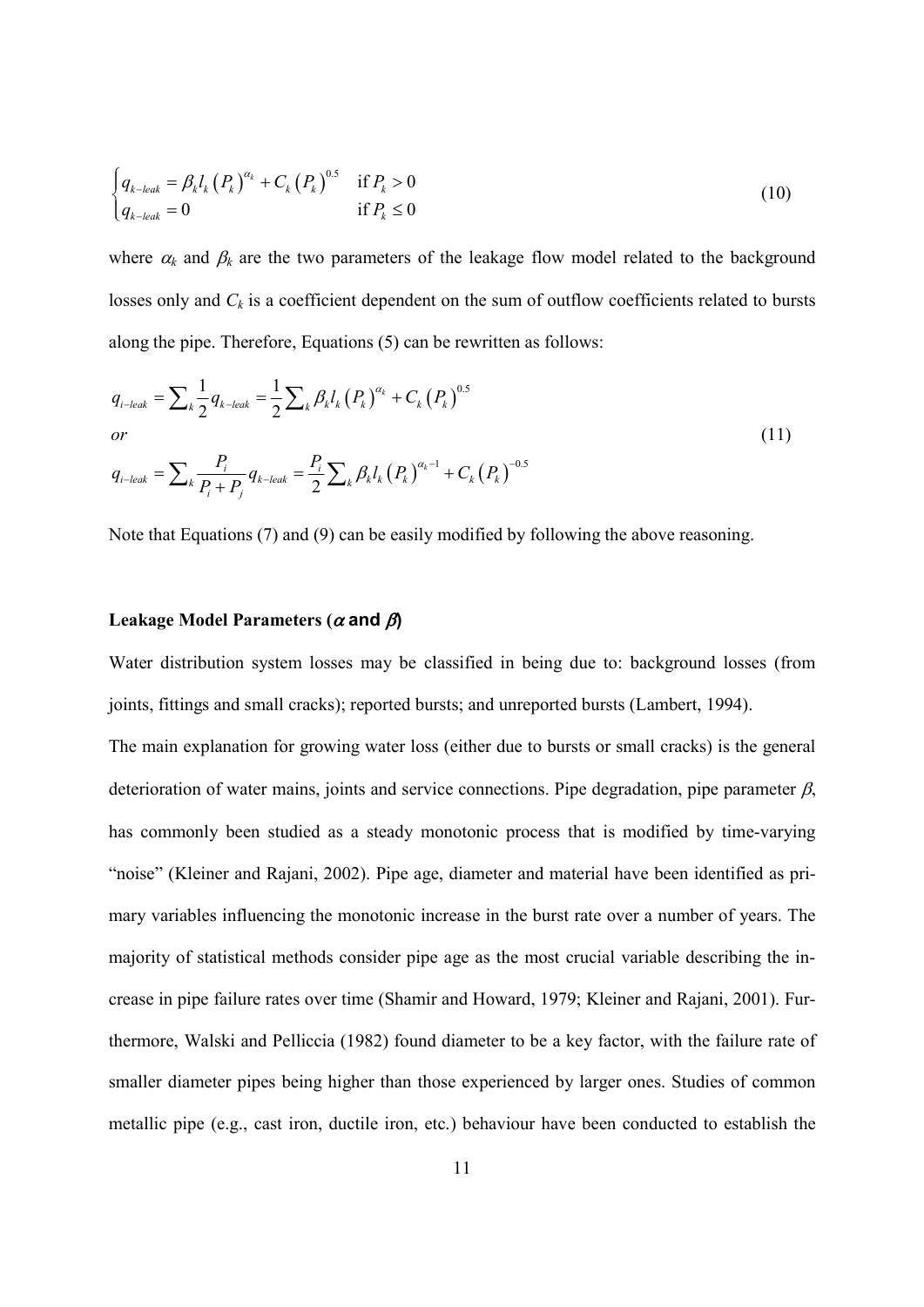influence of pipe material on failure rates (Kleiner and Rajani, 2002; Kettler and Goulter, 1985). Moreover, age, material and diameter are usually the only, if any, information available to many municipalities and water companies. Recently, Berardi et al. (2005) demonstrated the dependence of pipe bursts on pipe length, age and diameter using real data from UK water companies.

The value of the leakage parameter  $\alpha$  in Equation (5) can be described using the FAVAD (fixed and variable area discharge) approach proposed by May (1994). In fact, May originally suggested a two component model, burst losses through a constant area hole ( $\alpha$ =0.5) and background losses through an area that changes linearly with pressure ( $\alpha$ =1+0.5=1.5). Thus,  $\alpha$  of the leakage model (5) depends on the balance between the burst ( $\alpha$ =0.5) and background ( $\alpha$ >0.5) leakage flows and can be determined by means of model calibration and/or component analysis. For example, Jowitt and Xu (1990) and Vairavamoorthy and Lumbers (1998) obtained the value of  $\alpha$ =1.18 from field data. Later, Lambert (2001) inferred a range of  $\alpha$  values ranging from 0.50 to as high as 2.50, depending on the mixture of leaks and the dominant type of leaks (simple holes:  $\alpha=0.5$ ; longitudinal split which opens in one dimension: as in May (1994), i.e.  $\alpha$ =1.5; linear-radial opening:  $\alpha$ =2.0−2.5). Plastic pipes exhibit higher  $\alpha$  values because of their propensity to have longitudinal splits. Interestingly, Lambert (2001) reported  $\alpha$ R values around 1.5 regardless of the pipe material. However, it is currently held that rigid pipes such as those comprised of metal are generally characterized by lower values of  $\alpha$ .

Based on the above discussion, the following functional relationships can be postulated for  $\alpha$  and  $\beta$ :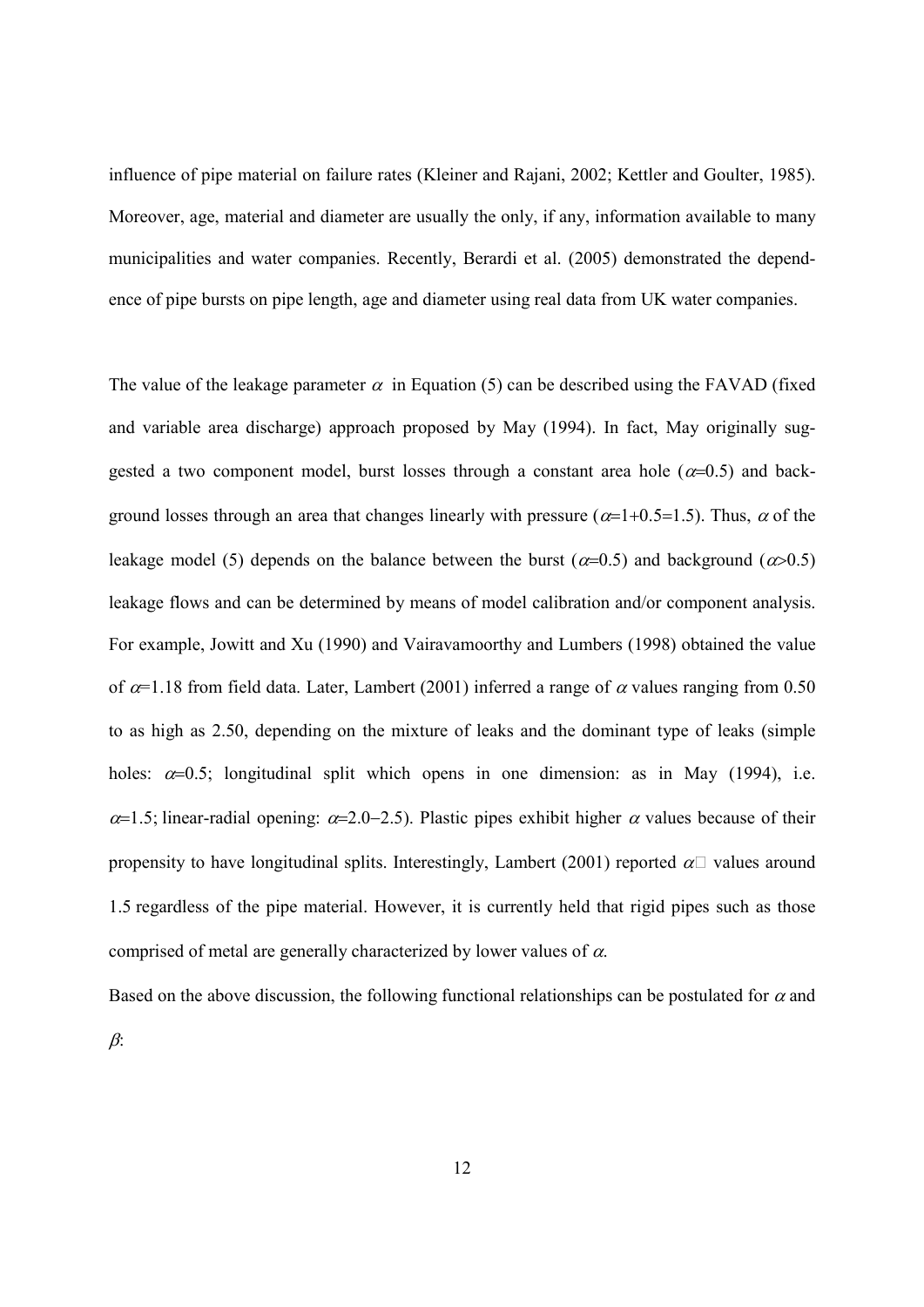$$
\alpha_k = \alpha_k \left( \frac{d_k}{s_k}, m_k \right) \qquad 1 \le k \le n_p
$$
\n
$$
\beta_k = \beta_k \left( \text{age}_k, d_k, s_k, m_k, pr_k, \dots \right) \quad 1 \le k \le n_p
$$
\n
$$
(12)
$$

where *m* denotes the pipe material, *pr* is the number of properties supplied (or connections on the main) and *s* is the pipe wall thickness. From Equation (12) that  $\beta$  depends, in general, on both pipe characteristics and various external factors (e.g., environmental conditions, traffic loading, external stress and corrosion, etc.). In contrast,  $\alpha$  is a function of pipe characteristics only (material *m* and rigidity *d*/*s*).

Clearly, the change in  $\beta$  over the years is related to average pressure (Lambert, 2001). From the standpoint of functional dependency, this is accounted for by the pipe age variable while, from a physical perspective, pressure generates a fatigue effect (i.e., enhancing deterioration) similar to that of traffic loading. Thus, for a specific system, escalation in the leakage rate can be described by pipe *age*.

Similar to pipe breaks (Shamir and Howard 1979), an exponential formulation can be used for leakage proliferation (Walski, 1987). Thus, β(*age*) exponentially increases at a rate whose coefficient in the function argument is dependent on the pressure regime since the rate of system deterioration is influenced by pressure management (Lambert, 2001). The value of this coefficient for the leakage increase rate, as reported in Walski (1987), can be assumed close to zero in systems where utilities routinely conduct leak repair activities, while the coefficient of pipe break growth is a reasonable estimate for a utility without an ongoing leak detection program.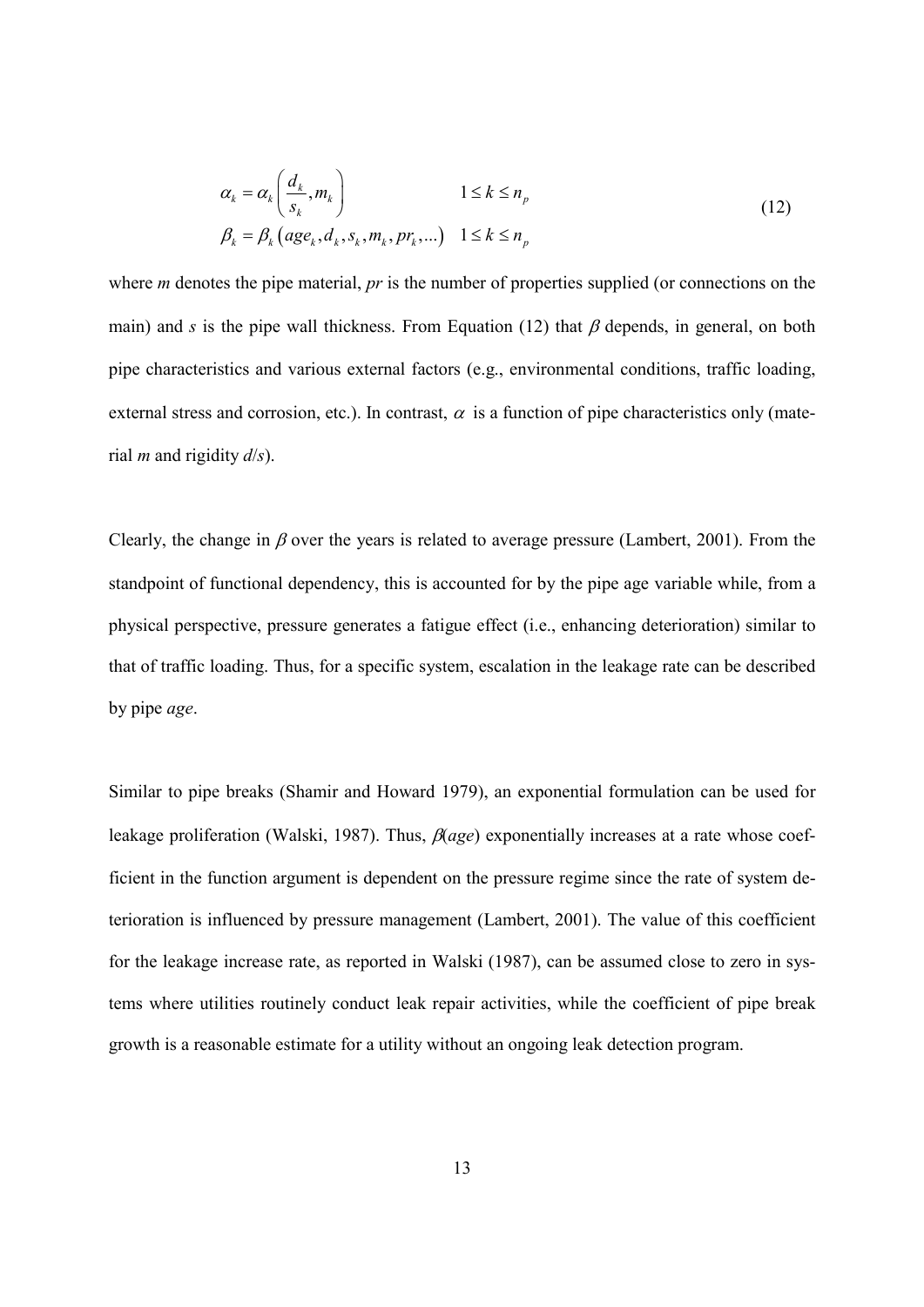Finally,  $\beta$  is more closely related to the number of leaks (or leakage area) per unit of pipe length while  $\alpha$  is more strongly related to the type of leakage (therefore to the hydraulics of leakage) as governed by pipe material (Lambert, 2001).

#### **CASE STUDIES**

The objective of the case studies is neither to perform a water balance nor to calibrate leakage model parameters, but to demonstrate the effectiveness of the proposed simulation model (coupling pressure-driven nodal demands and pipe leakage) in the context of both small and large networks. The two case studies, whose characteristics are derived from real systems (named "Network A" and "Network B", respectively), serve to:

- show that the new modelling approach provides more realistic results when applied to a classical optimal network design problem (base case for comparison). For this purpose, the hypothesis of leakage flow rates proportional to nodal demands will be discussed.
- test the new simulation model from a numerical standpoint, by analysing convergence through some performance indicators.

To demonstrate that the new modelling approach provides more realistic results than the demand-driven analysis, the two networks were optimized to obtain the least-cost design for each of them (see for example, Savic and Walters (1997) for the formulation of the optimization problem) and the solutions were tested using the pressure-driven approach. The layout of the smaller network ("Network A"), whose characteristics were derived from a real Italian system, is depicted in Figure 1 with corresponding data provided in Tables 1-3. Pipe diameters in Table 2 have been determined by minimising the total design cost subject to a minimum pressure **P***ser*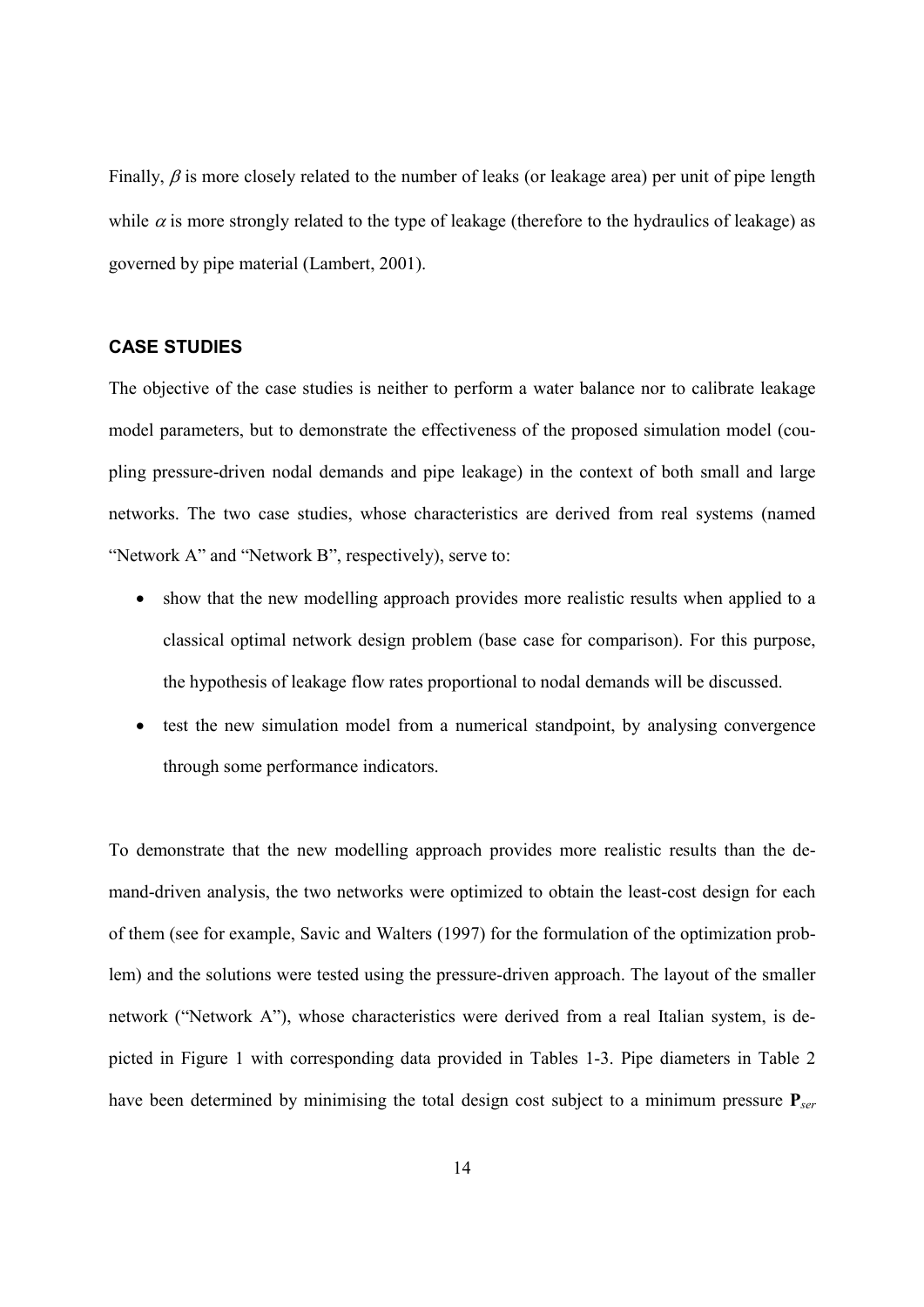(equal to 10 m for all the nodes) constraint for supplying the prescribed demand **q***design* (base case). Based on common practice where leakage is assumed to represent a percentage of nodal demand (e.g., 25% in Italy), the actual required demand was adopted for the design study as **q***demand*=**q***design*/1.25,. The following relationship was used for the pipe roughness calculation:

$$
R_k = \frac{8.57 \times 10^4 \left(1 + 2 \gamma / \sqrt{d_k}\right)^2}{d_k^5} l_k \quad k = 1, 2, ..., n_p
$$
\n(13)

where  $R_k$  is the pipe resistance coefficient,  $d_k$  is the pipe diameter,  $l_k$  is the pipe length and  $\gamma$ =0.12 is the Bazin friction factor. Note that the Bazin formula is commonly used in Italy and the previous study was undertaken using this expression. For the pressure-driven demand model, the value  $P_{min}=0$  is applied at all nodes while Equation (3) is used for the leakage model.

The larger size network ("Network B", Figure 2) was derived from a real UK system. The network consists of 1991 pipes, 1461 internal nodes and 5 reservoirs (head varying from 40 to 50 m). The diameters used for optimal pipe sizing are those in Table 1 and some statistics of the network are provided in Table 4. The least-cost design was performed by minimising the total design cost subject to a minimum pressure **P***ser* (equal to 20 m for all the nodes) constraint for supplying the design demand  $q_{design}$  (using  $q_{demand}=q_{design}/1.25$ ). Finally, the value  $P_{min}$  was set equal to 10 m for all the nodes.

#### **NETWORK DESIGN WITH LEAKAGE CONSIDERATIONS**

Network designs obtained from demand-driven analysis assume leakage proportional to nodal demand at each node, but independent of network nodal pressure, leading to unrealistic nodal leakage estimates. For example, two obvious and significant drawbacks of the unrealistic as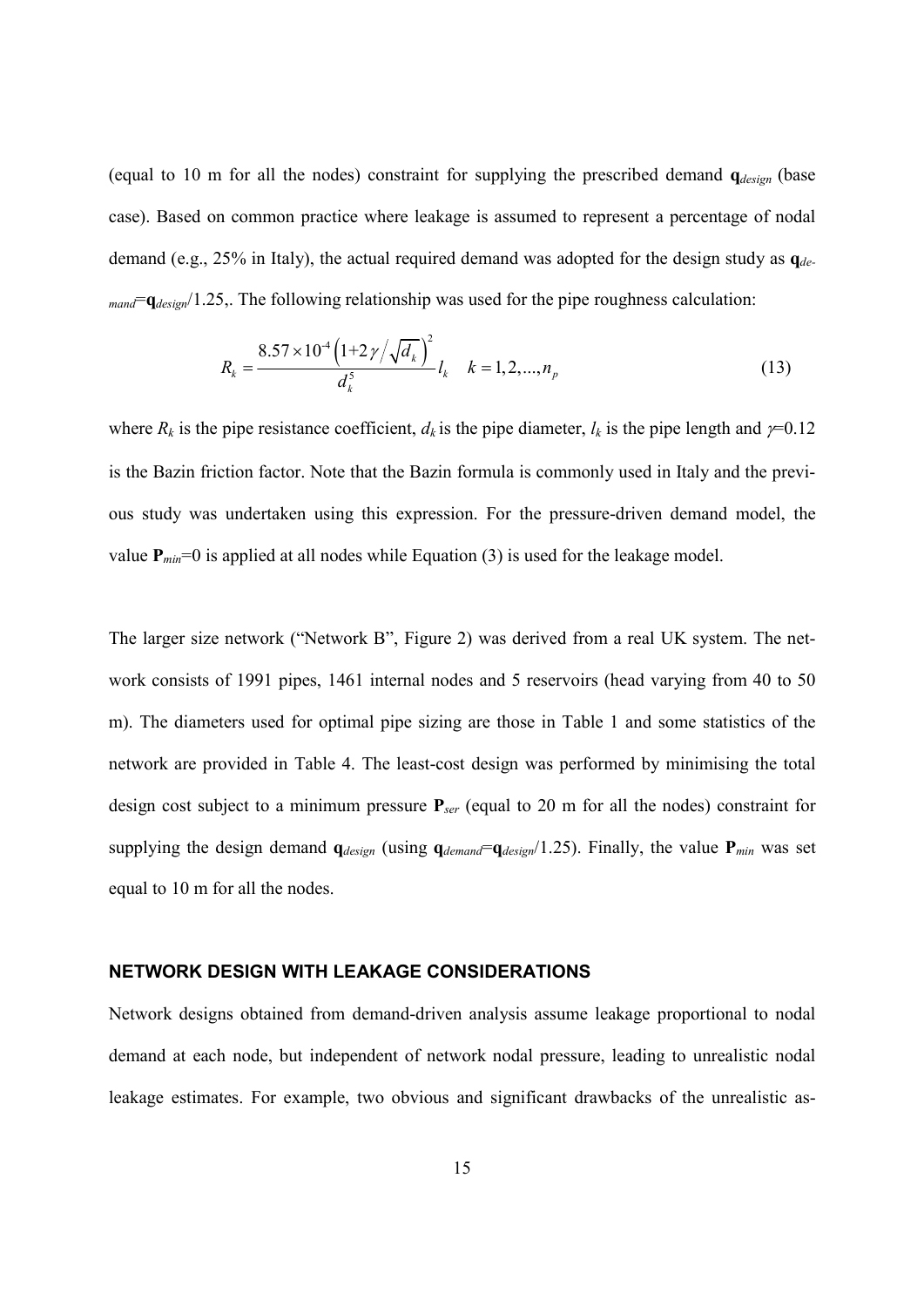sumption of a constant leakage percentage normally employed with demand-driven simulation (when combined with optimisation for network design) are:

- the resultant low leakage flows for nodes experiencing low demand, even if they experience high nodal pressure (e.g., are close to a tank).
- the fact that two nodes having equal demand will have equal leakage flow rates associated with them despite their actual hydraulic positions in the network (pressure levels) related to elevations; tank and pump locations, etc..

In order to analyse the effects of the constant-percent leakage assumption, the first step was to calibrate  $\beta$  of the leakage model for both networks. To perform this task, the value of  $\alpha$  was set to 1.2 and the simulations were performed using **q***demand* for both networks, forcing the total leakage flow rate to 25% of  $q_{demand}$ . The results obtained were  $\beta$ =1.0632×10<sup>-7</sup> and  $\beta$ =2.0748×10<sup>-8</sup> for networks "A" and "B", respectively. The first observation is that, because of the differing total pipe length and average network pressure,  $\beta$  differs by one order of magnitude between the networks. This demonstrates that a simulation model taking into account the real  $\beta$  is useful even if only used for design purposes because the value for leakage flow rates should be related to the total length, pressure, predicted deterioration, and other factors of the system rather than a constant value (e.g., 25% used here).

Therefore, the real-losses component of the water balance and/or analysis of night flows based on district metering data (Lambert and Hirner, 2000) can be used for determining comprehensive or zonal values for the leakage flow model parameters in order to plan rehabilitation/expansion of the network.  $\beta$  may be seen as a pipe parameter that requires calibration, similar to roughness,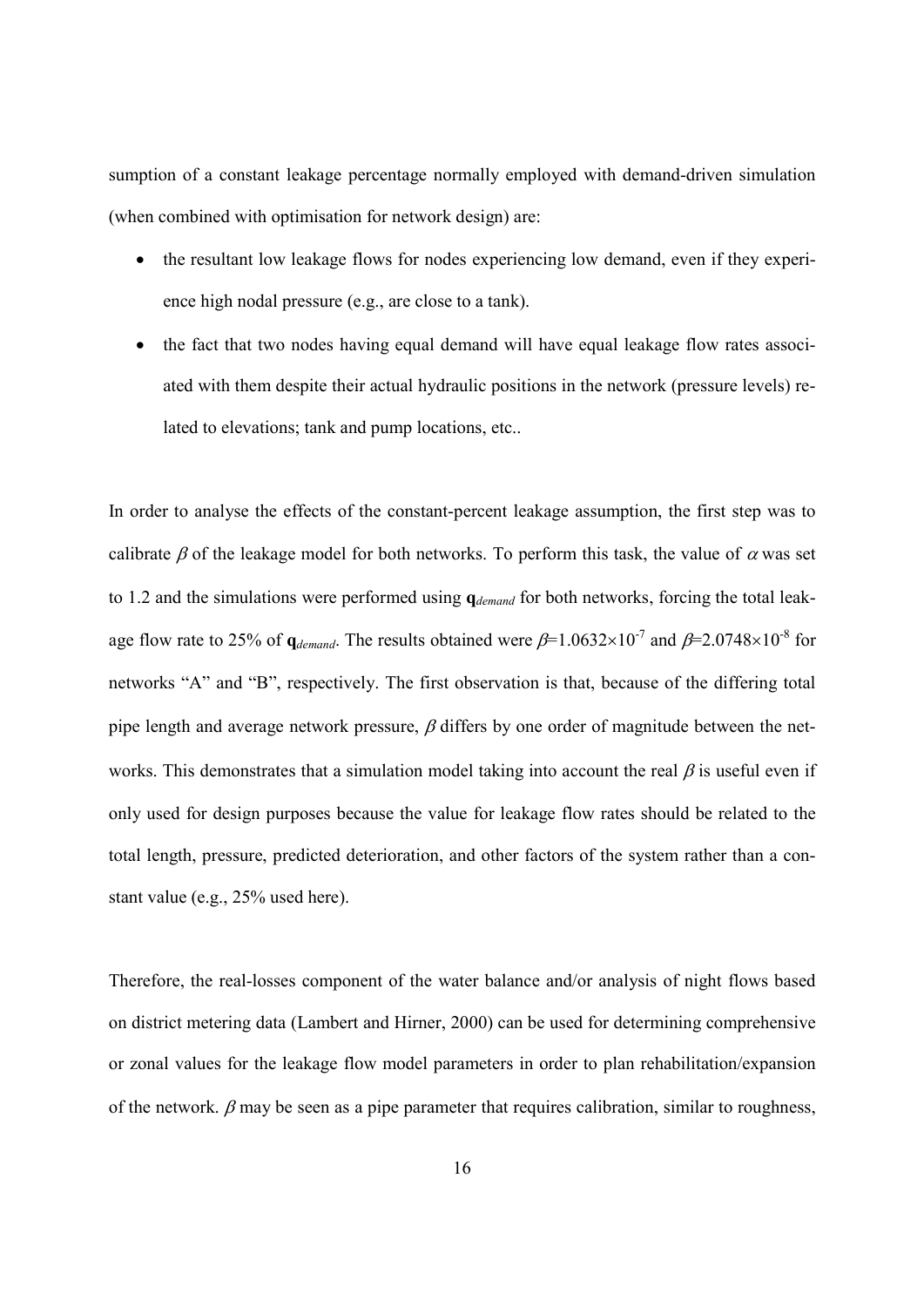using as prior information  $\beta_0$  from water balance or other analyses. For a new network, or a network extension, the concept of unavoidable average real losses (UARL) and infrastructure leakage index (ILI), see Lambert and Hirner (2000), can be used for design purposes to establish a value for  $\beta$  instead of using a constant percent coefficient.

Furthermore, Figures 3-6 show the pressure and leakage flow differences for both systems, as computed using the two approaches, demand-driven and pressure-driven simulations. Figures 3 and 5 report the percentage difference in pressure at each node in the network computed with respect to the nodal pressures of the base design case, while Figures 4 and 6 show the nodal leakage flow rates, normalized to the total required network demand, used during the design phase compared to those computed with the pressure-driven simulation. Figures 3 and 5 demonstrate that the majority of the nodes are characterized by a positive pressure difference. This means that the realistic simulation of leakage flow results in a generally higher pressure status than the demand-driven simulation using a constant-percent nodal leakage. The general rise in network pressures is explained by the fact that overall flow throughout pipes has decreased due to greater leakage at nodes with high pressure (e.g., close to tanks).

Figures 4 and 6 present a different outcome of nodal leakage flow computation (referred to total network demand) between the two simulation approaches. Results for "Network A" illustrate how the nodes closest to the tank are characterized by greater leakage flows (pressure-driven simulation), while the most downstream nodes experience lower leakage. More interesting is the situation depicted in Figure 6 related to "Network B". Here, the nodes have been sorted in ascending order according to assigned flow rates (from the design phase) in order to better visual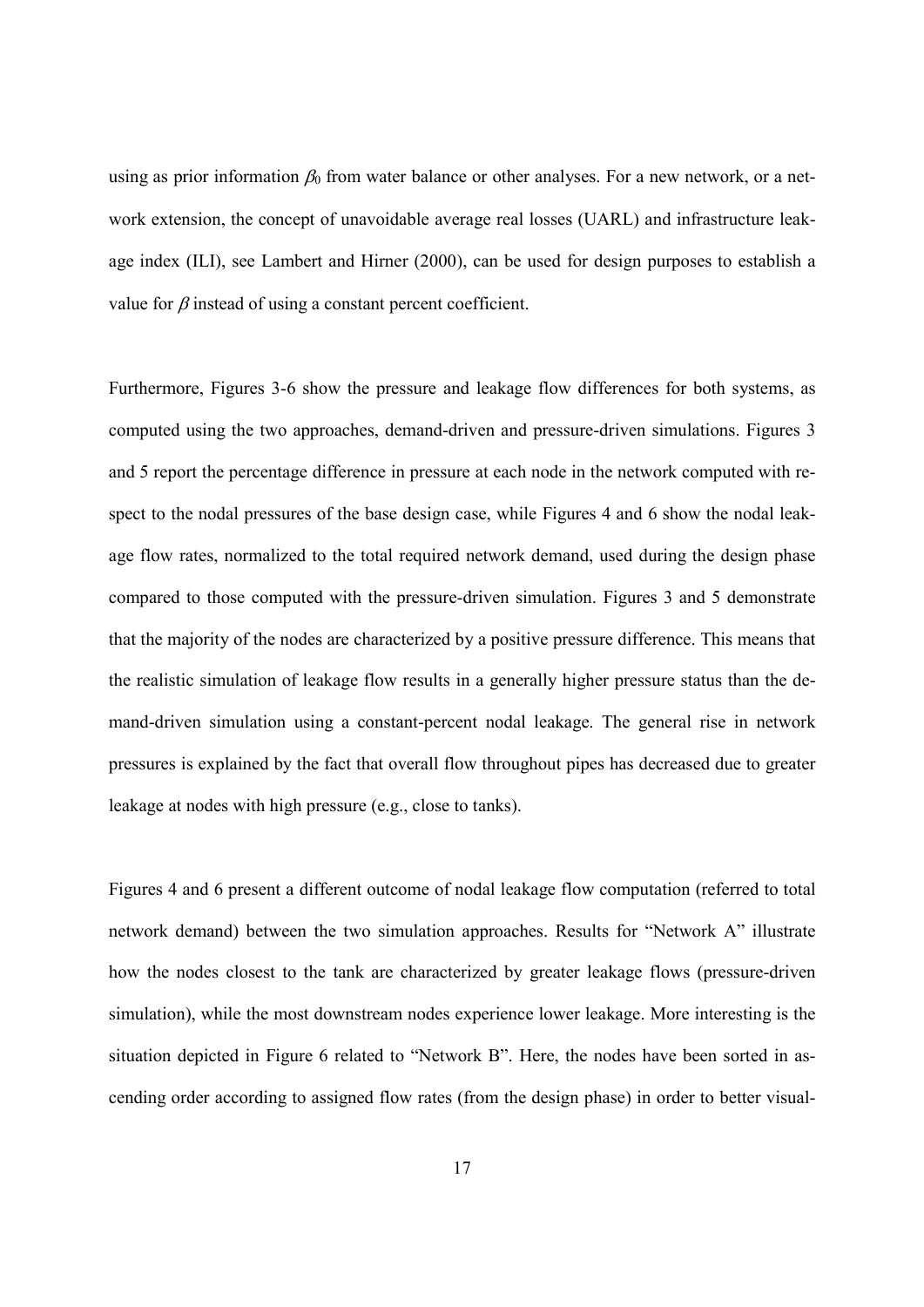ize the results. Figure 6 gives further evidence of the unrealistic assumption of constant-percent leakage used for design. In fact, there are nodes that have zero, or near zero, demand (and consequently low assumed leakage flow rate), while some (see, for example, the maximum value of 0.5% of the total network demand) experience a high flow rate as a consequence of high demand. The pressure-driven simulation approach shows more equally distributed nodal leakage flows (around a value close to 0.02 %), which is a more realistic representation of leakage in this case.

# **CONVERGENCE AND ROBUSTNESS OF THE SIMULATION MODEL**

Here, the proposed simulation model with pressure-driven demand and leakage is tested for convergence in a steady-state mode. In order to carry out the test, 1,000 simulations were performed for both networks simultaneously varying the following parameters:

- the roughness values for each pipe  $(R_k)$ .
- the values of each pipe leakage coefficient  $(\beta_k)$ .
- the value of  $\alpha$  applied over the entire network.

The simulations were performed using the values of the above parameters sampled as follows:

- the roughness values for each pipe  $(R_k)$  were sampled uniformly from the range of  $+/-$ 50% around those related to the optimal values obtained in the network design process (base case).
- the values of each pipe leakage coefficient  $(\beta_k)$  were sampled from the range  $[1 \times 10^{-8}]$ ,  $1\times10^{-6}$ ] and  $[2\times10^{-9}, 2\times10^{-7}]$  for Networks "A" and "B", respectively. The upper and lower boundaries of the sampling range have been selected to be an order of magnitude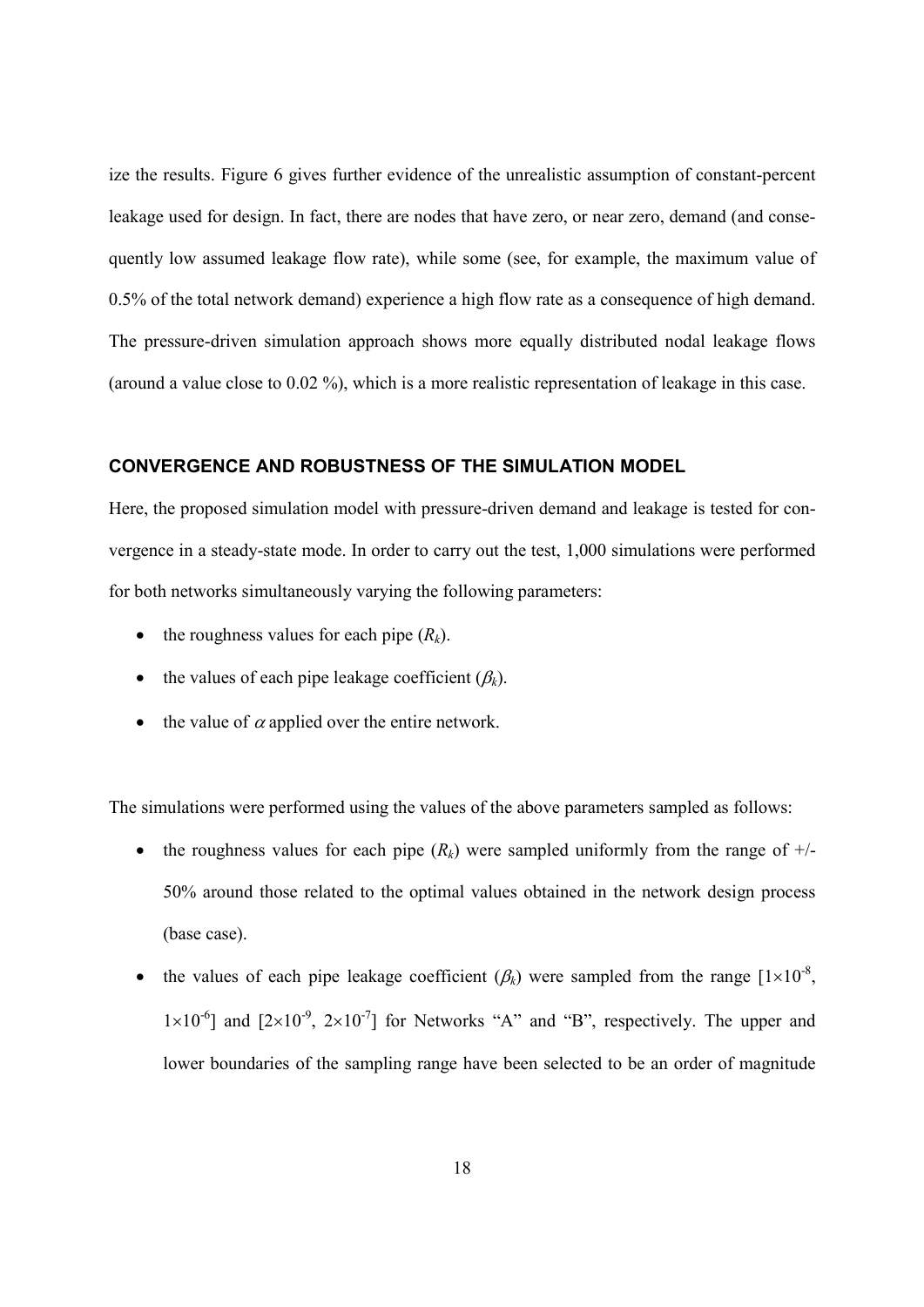smaller/greater than  $\beta$  calibrated in previously described exercise, assuming a water loss of 25%.

• the value of  $\alpha$  applied over the entire network was sampled from the range [0.5, 2.5].

Sampling was performed here using Monte-Carlo methodology and, specifically, the Latin Hypercube (LH) technique (McKay *et al*., 1979) was used as the variance reduction method for limiting the number of samples required for more extensive coverage of the sample space. As indicated, convergence was assumed when  $\lambda^{iter}$  became less than  $10^{-7}$  or the mean of squared errors was less than or equal to  $10^{-7}$ . A notebook computer with a Pentium Intel M 1.10 GHz processor was used for simulations.

Furthermore, the simulation model was tested without using the over-relaxation parameter  $\lambda^{iter}$ on Network "B" (the largest one) in order to assess its effectiveness.

Tables 5 and 7 report selected hydraulic parameters for both networks, including flow rates, average network pressure (*Pavg*) and number of critical nodes, all revealing the extent of tested conditions.

The first row of Tables 6 and 8 reports the average statistics of the 1,000 simulations considering both the maximum energy/mass balance errors  $(1<sup>st</sup>$  and  $2<sup>nd</sup>$  columns), the mean energy/mass balance errors ( $3<sup>rd</sup>$  and  $4<sup>th</sup>$  columns), the average number of iterations ( $5<sup>th</sup>$  column) and the average CPU time required for each simulation  $(6<sup>th</sup>$  columns). The second row indicates the worst results of the above statistical parameters. Furthermore, Table 8 reports the same statistics ( $5<sup>th</sup>$  and  $6<sup>th</sup>$ ) columns) achieved without using the over-relaxation parameter  $\lambda^{iter}$ . They refer to simulations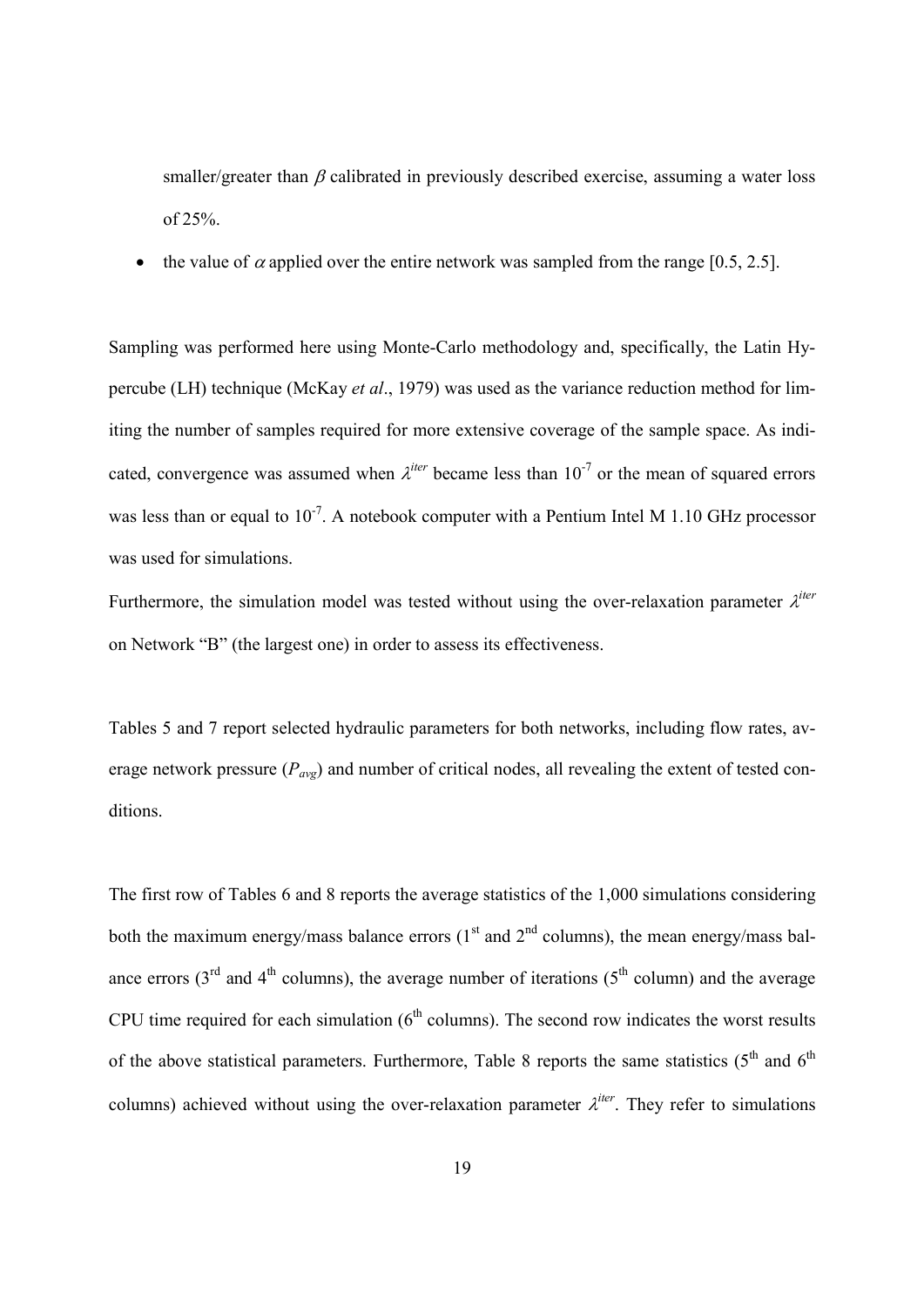performed on "Network B" using the same parameters  $(R_k, \beta_k, \alpha)$  as in the runs with the overrelaxation parameter  $(\lambda^{iter})$  being used. The statistics were computed on 960 simulations (instead of the 1,000 runs performed) to avoid bias caused by runs experiencing serious convergence problems (10 simulations) or the complete lack of convergence (30 simulations).

The statistics of "Network A" compared with those of the "Network B" (see the maximum errors which are not biased by the network size) prove that by increasing the network size (i.e., number of variables) the algorithm performance does not deteriorate significantly. Furthermore, the statistics in Table 8 for "Network B" show that the achieved maximum errors (about 6 l/s for flow and about 1.8 cm for pressure) and the average errors (about 0.005 l/s for flow and about 0.03 mm for pressure) of the worst simulation (among 1,000) are, for all practical purposes, within the acceptable range. The average number of iterations needed for convergence was about 21, while the average run time was about 1.8 seconds. The maximum number of iterations was 51 and the maximum run time for a single simulation was about 4.5 seconds.

Furthermore, Figure 7 reinforces the evidence of the algorithm's robustness, showing the number of iterations for each simulation. They are clustered around the values of about 20, while for only about 3% of simulations more than 30 iterations were required.

The beneficial influence of the over-relaxation parameter  $\lambda^{iter}$  on convergence of the algorithm was proven experimentally by eliminating problems experienced in 4% of runs (a very slow convergence for 10 and absence of convergence for 30, out of 1,000 runs). Furthermore, the use of the over-relaxation parameter improves the algorithm run times, but the comparison of the statis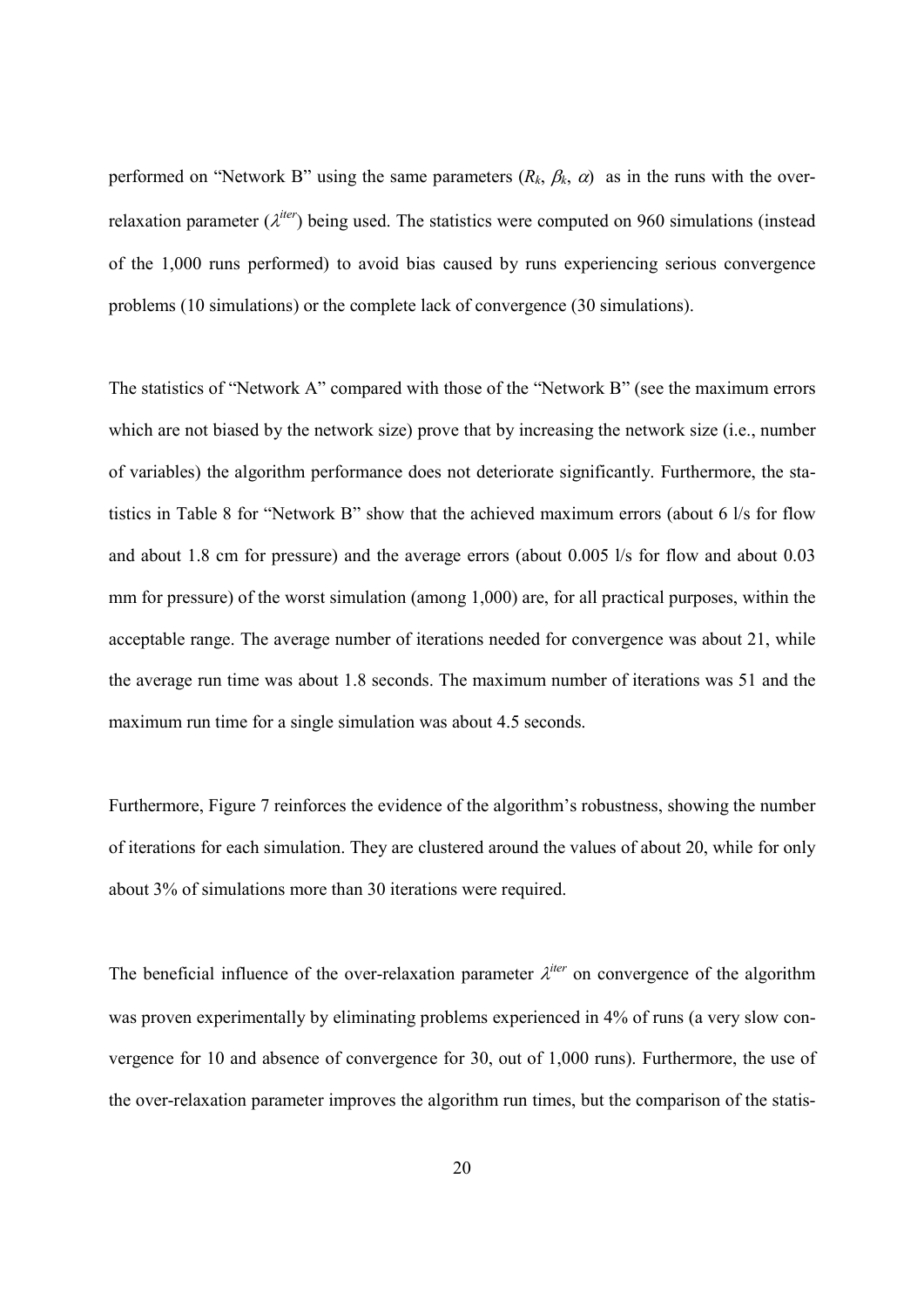tics shows only a slight improvement in the average number of algorithm iterations when using  $\lambda^{iter}$ , while the CPU time decreased by approximately 10%. The observation that the single algorithm iteration generally requires less CPU time when using the over-relaxation parameter could be explained by the fact that the solution of the linear system (based on vector **F** and matrix **A** in the algorithm (7b)) requires less iterations.

In summary, the over-relaxation parameter has proven to be effective for providing robustness to the simulation model. This is explained by the fact that the over-relaxation parameter guides the search for **H** and **Q** vectors to the most promising regions of the search space. However, the selected initialization (equation 7(a)) influences the algorithm convergence; therefore it is more important for larger networks because of the increase in dimensionality that makes the error surface more complex during the iterative search. Finally, as a secondary effect the over-relaxation parameter seems to generally increase convergence of the linear system solution inside each algorithm iteration (equation (7b)).

#### **CONCLUSIONS**

A new hydraulic simulation model capable of the simultaneous quantification of pressure driven demands and leakage is presented. The steady-state network model was developed by fully integrating system demands (both customer demands and leaks) at the pipe level into the hydraulic model. The importance of an improved leakage model for more realistic network simulation was demonstrated using pipe network design solutions. The comparison of leakage flows for networks designed using demand-driven simulation under the assumption of a constant-percent nodal leakage, shows that the realistic simulation of leakage flow results in generally higher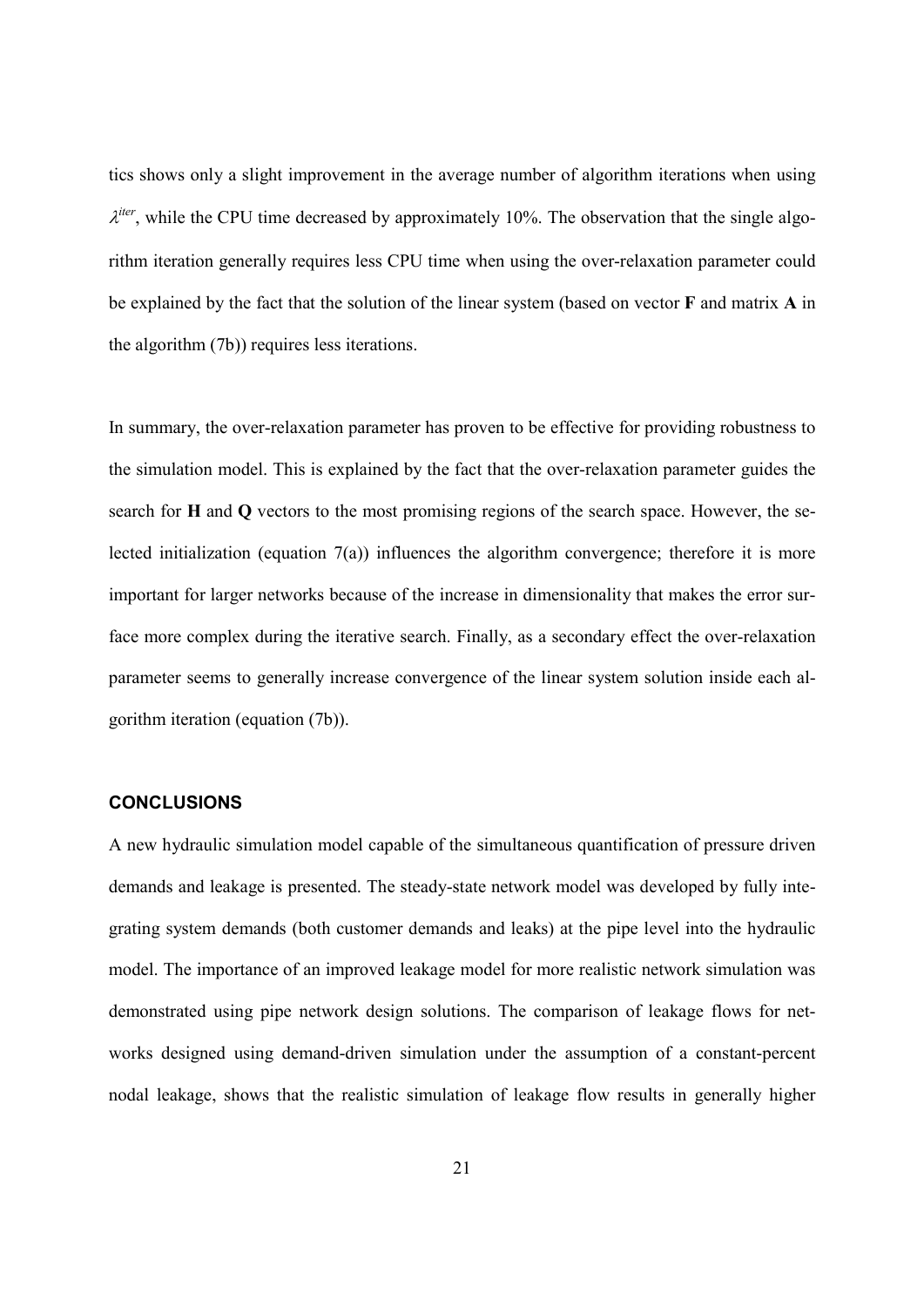pressures across a network than for the demand-driven simulation. The general rise in network pressures for the specific networks (elevations, topology, nodal demands, etc.) is explained by the decrease in overall flow throughout pipes due to greater leakage at nodes with high pressure (e.g., close to tanks). From a numerical standpoint, the algorithm convergence behaviour was tested using one small and one large network derived from two real systems. All the observed convergence/error statistics reinforce the notion that the pressure-driven demand and leakage simulation model developed and presented herein is robust.

#### **Acknowledgment**

Authors wish to thank the Associate Editor and Reviewers for their thorough and insightful review of our manuscript. The reviews have proven to be particularly important for improving the quality of our article.

#### **APPENDIX I. REFERENCES**

- Ackley, J.R.L., Tanyimboh, T.T., Tahar, B., and Templeman, A.B. (2001). "Head-driven analysis of water distribution systems." Ulanicki, B.(ed.) *Proceedings of Computer and Control in Water Industry* (CCWI)*, Water software systems: theory and applications,* Research Studies Press, England, Vo.1, 183–192.
- Ainola, L., Koppel, T., Tiiter. T., and Vassiljev, A. (2000). "Water Network Model Calibration Based on Grouping Pipes with Similar Leakage and Roughness Estimates." *Proceedings of the Joint Conference on Water Resource Engineering and Water Resource Planning and Management,* (EWRI), Minneapolis, MN, 104, 197.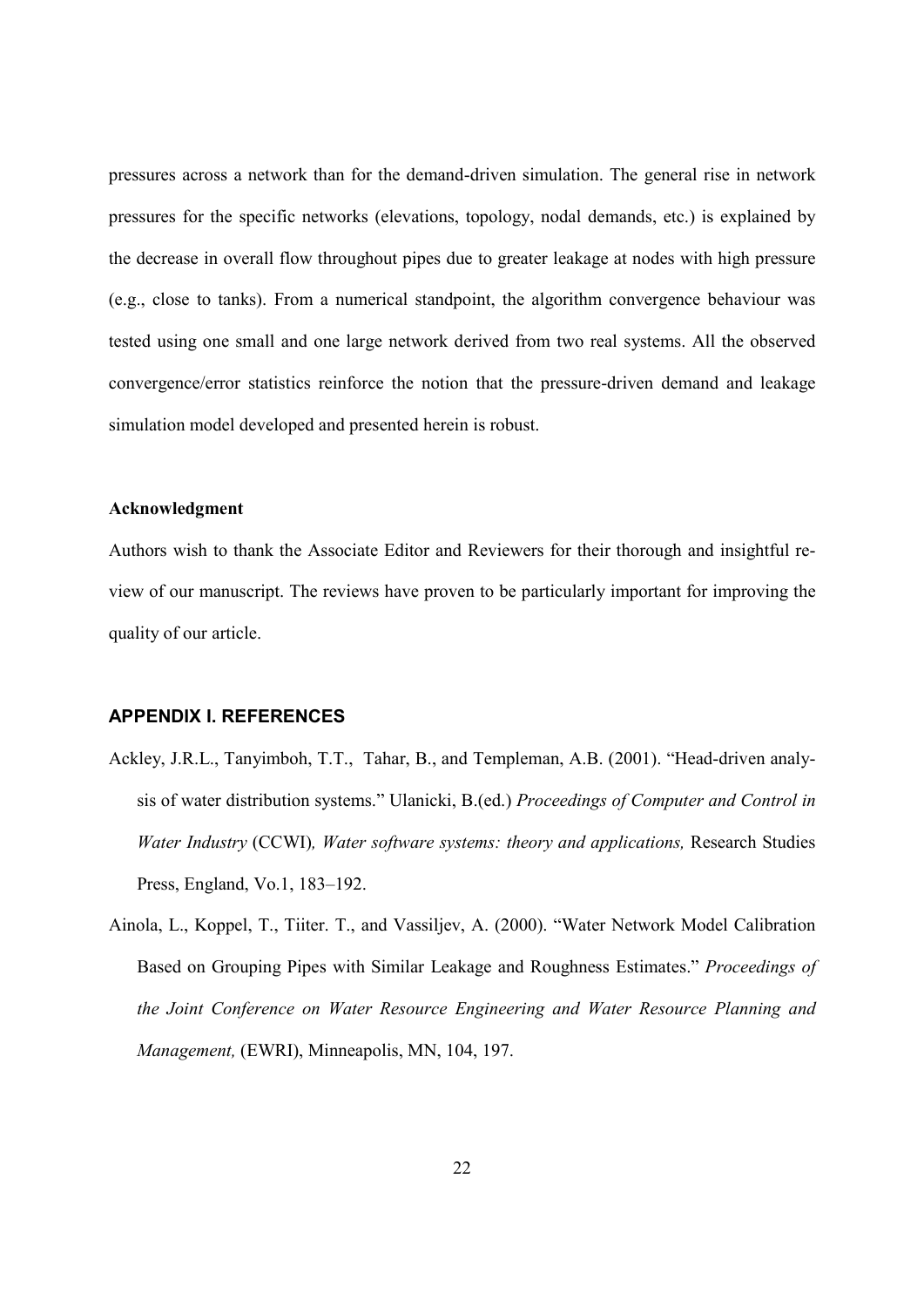- Almandoz, J., Cabrera, E.M., Arregui, F., Cabrera, E.Jr., and Cobacho, R. (2005). "Leakage Assessment through Water Distribution Network Simulation." *J. Water Resour. Plan. and Manage.*, 131(6), 458-466.
- Berardi, L., Savic, D.A., and Giustolisi, O. (2005). "Investigation of burst-prediction formulas for water distribution systems by evolutionary computing." *Proceedings of Computer and Control in Water Industry* (CCWI), Vo.2, 275-280.
- Chandapillai, J. (1991). "Realistic simulation of water distribution system." *J. of Transportation Eng.*, 117(2), 258-263.
- Colombo, A.F., and Karney, B.W. (2002). "Energy and costs of leaky pipes: Toward a comprehensive Picture." *J. Water Resour. Plan. Manage.*, 128(6), 441–450.
- Germanopoulos, G. (1985). "A technical note on the inclusion of pressure dependent demand and leakage terms in water supply network models." *Civil Engineering Systems*, 2(September), 171–179.
- Germanopoulos, G., and Jowitt, P.W. (1989). "Leakage reduction by excessive pressure minimization in a water supply network." *Proc., Instn. Civ. Engrs.*, Part 2, 87(June), 195-214.
- Gupta, R., and Bhave, P.R. (1996). "Comparison of methods for predicting deficient-network performance." *J. Water Resour. Plan. and Manage.*, 122(3), 214-217.
- Kalungi, P., and Tanyimboh, T. (2003). "Redundancy model for water distribution systems." *Reliability Engineering & System Safety*, 82(3), 275-286.
- Kapelan, Z., Savic, D.A., and Walters, G.A. (2005). "Multiobjective Design of Water Distribution Systems under Uncertainty." *Water Resources Research*, 41(11), W11407.
- Kettler, A.J., and Goulter, I.C. (1985). "An analysis of pipe breakage in urban water distribution networks." *Can. J. Civ. Eng.*, 12, 286-293.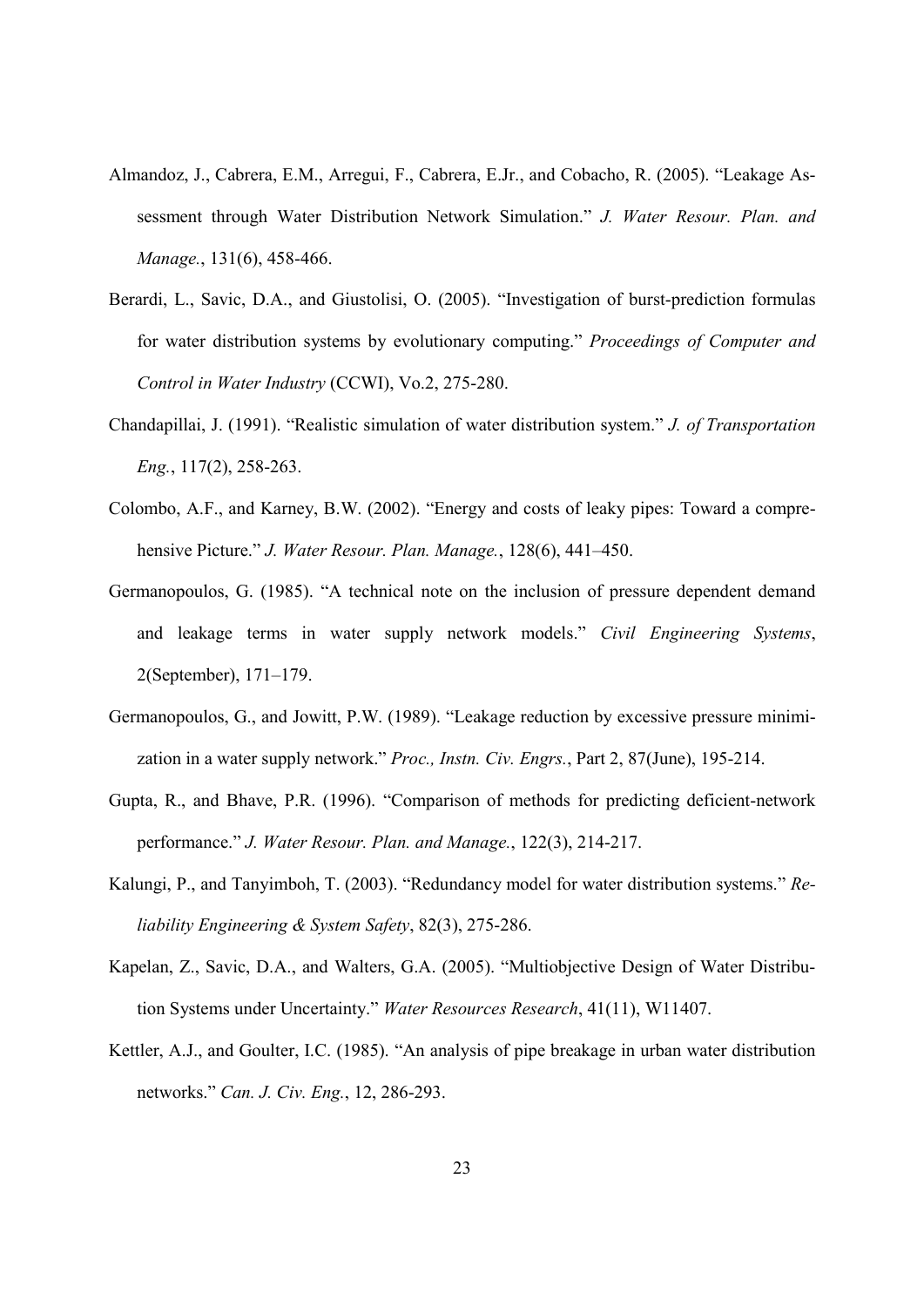- Kleiner, Y., and Rajani, B.B. (1999). "Using limited data to assess future needs." *J. Am. Water Works Assn.*, 91(7), 47-62.
- Kleiner, Y., and Rajani, B.B. (2001). "Comprehensive review of structural deterioration of water mains: Statistical models." *Urban Water*, 3(3), 121-150.
- Kleiner, Y., and Rajani, B.B. (2002). "Forecasting Variations and Trends in Water-Main Breaks." *J. Infrastr. Sys.*, 8(4), 122-131.
- Jowitt, P.W., and Xu, C. (1990). "Optimal Valve Control in Water Distribution Networks." *J. Water Resour. Plan. and Manage.*, 126 July/August, 455–472.
- Lambert, A.O. (1994). "Accounting for losses: the bursts and background concept (BABE)." *Institution of Water and Environment Management Journal*, 8(2), 205-214
- Lambert, A.O. (2001). "What do we know about Pressure: Leakage Relationships in Distribution Systems ? " *IWA Conference on System Approach to Leakage Control and Water Distribution Systems Management*, Brno, ISBN 80-7204-197-5.
- Lambert, A.O., and Hirner, W. (2000). "The Blue Pages." IWA Publishing, London, UK.
- May, J., (1994). "Pressure dependent leakage." *World Water & Environmental Engineering Management*, October.
- Male, W.,, Walski, T.M. and Slutsky, A.H. (1990). "Analysing water main replacement policies." *J. Water Resour. Plan. and Manage.*, 116(3), 362-375.
- McKay, M.D., Conover, W.J., and Beckman, R.J. (1979). "A Comparison of Three Methods for Selecting Values of Input Variables in the Analysis of Output from a Computer Code." *Technometrics*, 211, 239-245.
- Rossman, L.A. (2000). "EPANET 2 users manual." U.S. Environmental Protection Agency, Cincinnati, Ohio.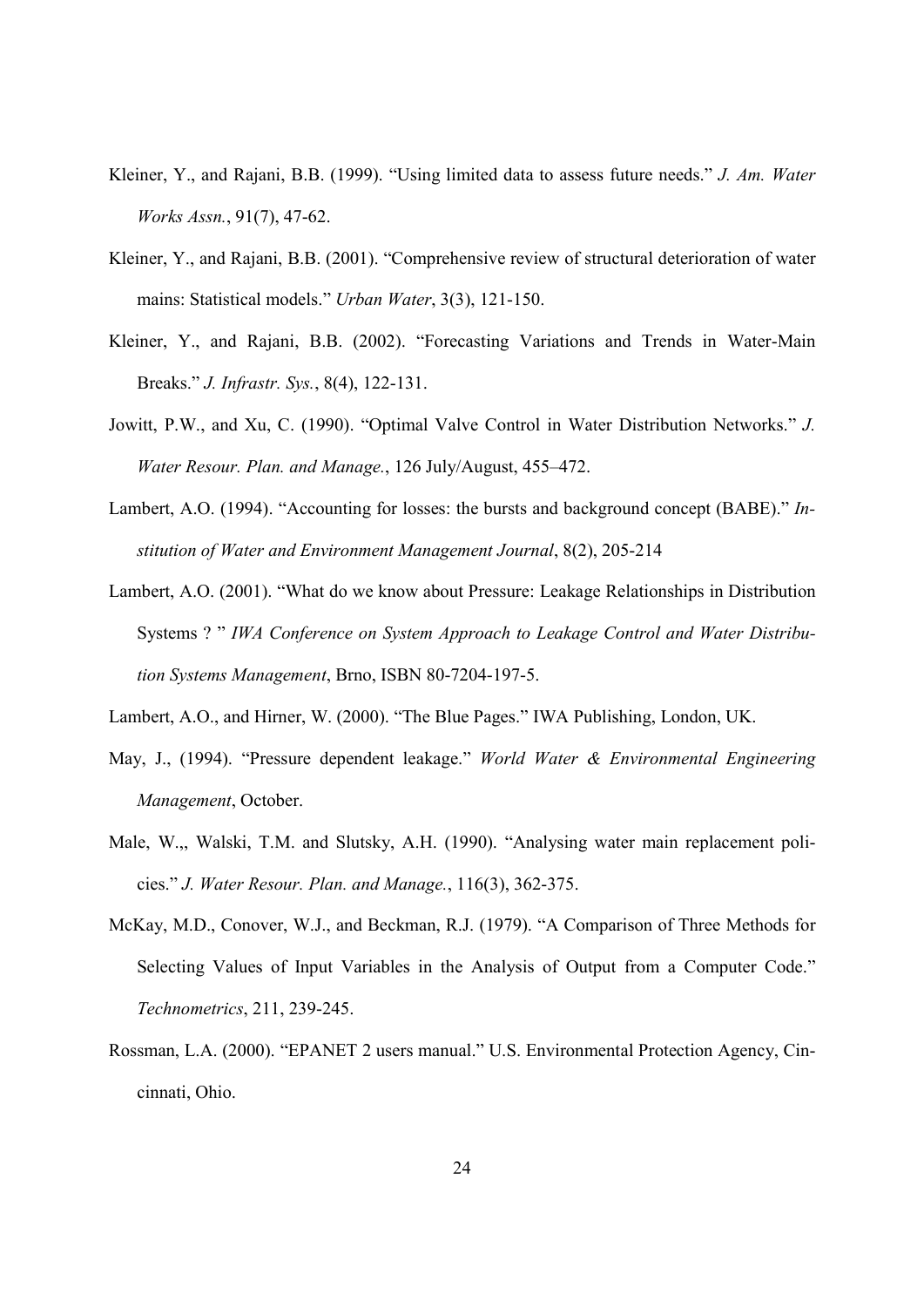- Savic, D.A., and Walters, G.A. (1997). "Genetic Algorithms for the Least-cost Design of Water Distribution Networks." *J. Water Resour. Plan. and Manage.*, 123(2), 67-77.
- Shamir, U., and Howard, C.D.D. (1979). "An analytic approach to scheduling pipe replacement.", *J. Am. Water Works Assn.*, 117(5), 248-258.
- Todini, E. (2003). "A more realistic approach to the "extended period simulation" of water distribution networks." *Advances in Water Supply Management*, Maksimovic C., Butler D., and Memon F.A. (eds), A.A. Balkema Publishers, Lisse, The Netherlands, 173-184.
- Todini, E., and Pilati, S. (1988). "A gradient algorithm for the analysis of pipe networks." C*omputer Applications in Water Supply*, Coulbeck B., and Orr C.H. (eds), Vo.1 (System analysis and simulation), John Wiley & Sons, London, UK, 1-20.
- Vairavamoorthy, K., and Lumbers, J. (1998). "Leakage Reduction in Water Distribution Systems: Optimal Valve Control." *J. Hydr. Eng.*, 124(9), 1146–1154.
- Wagner, J.M., Shamir, U., and Marks, D.H. (1988). "Water distribution reliability: simulation methods." *J. Water Resour. Plan. and Manage.*, 114(3), 276-294.
- Walski, T.M. (1987). "Replacement rules for water mains." *J. Am. Water Works Assn.*, 79(9), 33- 38.
- Walski, T.M., and Pelliccia, A. (1982). "Economics analysis of water main breaks." *J. Am. Water Works Assn.*, 74(3), 140-147.
- Wu, Z.Y., Wang, R.H., Walski, T.M., Yang, S.Y., and Boudler, D. (2006). "Efficient pressure dependent demand model for large water distribution system analysis." *8 th Water Distribution System Analysis Symposium*, Cincinnati, Ohio, USA, August 27-30, (CD-ROM).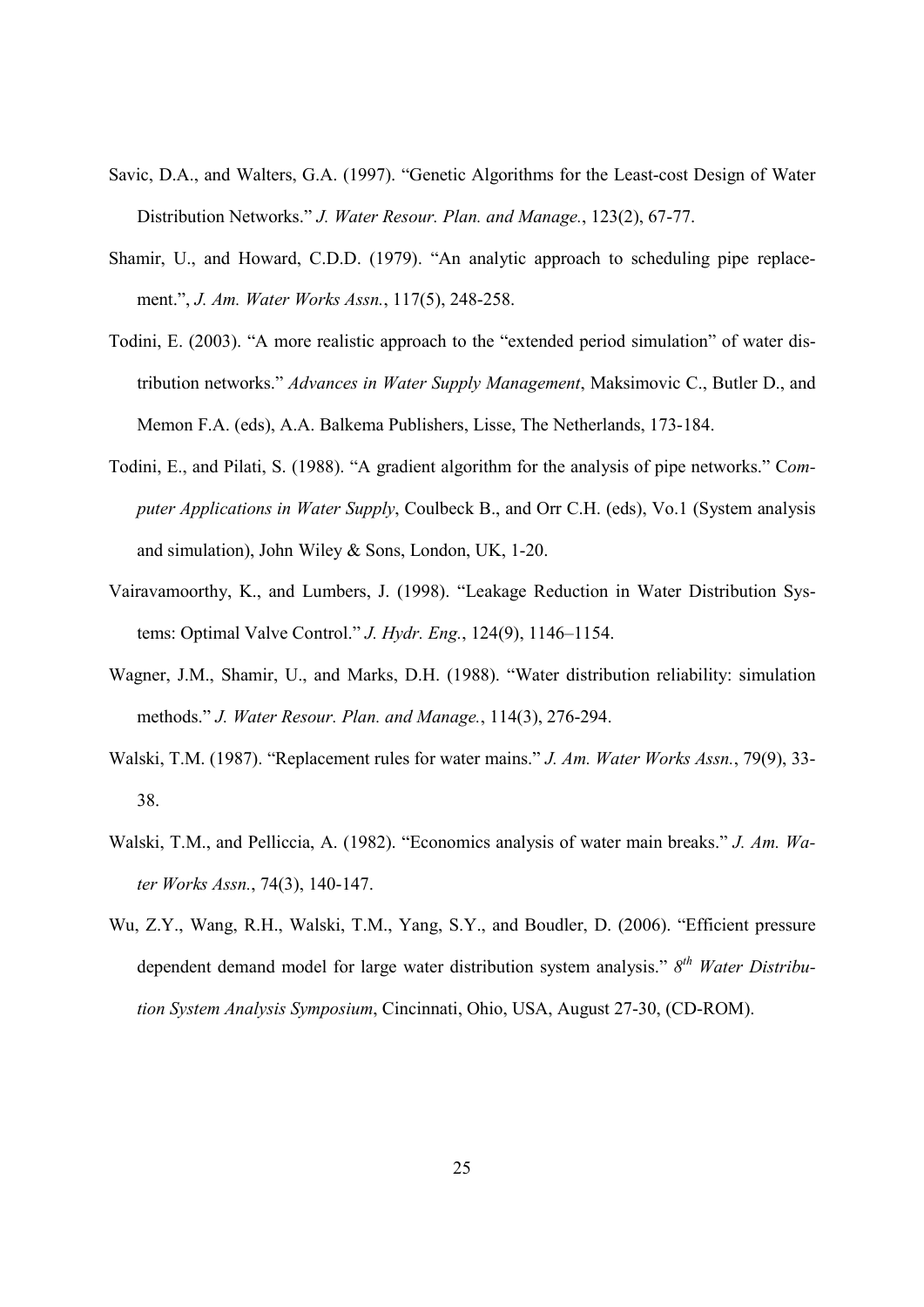# **APPENDIX II. NOTATION**

The following symbols are used in the paper:

| ${\bf A}$                            | $=$       | temporary matrix used in simulation model algorithm;                                                             |
|--------------------------------------|-----------|------------------------------------------------------------------------------------------------------------------|
| ${\bf A}_{nn}$                       | $=$       | diagonal matrix whose elements are from the scalar product $-(\mathbf{q}_{act} + \mathbf{q}_l)\mathbf{H}^{-1}$ ; |
| $\bar{\mathbf{A}}_{pn}$ =            |           | general topological matrix;                                                                                      |
| $A_{pn}, A_{np} =$                   |           | topological incidence sub-matrices;                                                                              |
| $A_{pp}$ =                           |           | diagonal matrix whose elements are $R_k Q_k ^{n-1}$ ;                                                            |
| $age =$                              |           | age of the pipe in the statistical model of pipe failure;                                                        |
| $C_k$ =                              |           | coefficient for burst leakage model for $k$ -th pipe;                                                            |
| $d/d_k$ =                            |           | diameter of the $k$ -th pipe;                                                                                    |
| $\mathbf{D}_{nn}$ , =                |           | diagonal matrices whose elements are derivatives of $q_{act}$ elements;                                          |
| $\mathbf{D}_{pp}$ , =                |           | diagonal matrices whose elements are derivatives of $R_k Q_k ^{n-1}Q_k$ ;                                        |
| $\mathbf{DL}_{nn}$                   | $=$       | diagonal matrices whose elements are derivatives of $q_l$ elements.                                              |
| F                                    | $=$       | temporary matrix used in Todini's algorithm;                                                                     |
| H                                    | $=$       | vector of total network heads;                                                                                   |
| $H_0$                                | $=$       | vector of total fixed (i.e. known) network heads;                                                                |
| $\mathbf{I}_{nn}, \mathbf{I}_{pp} =$ |           | identity matrices;                                                                                               |
| i                                    | $\, = \,$ | matrix index for nodes;                                                                                          |
| $\boldsymbol{k}$                     | $=$       | matrix index for pipes;                                                                                          |
| $\mathcal{U}_k$                      | =         | length of the $k$ -th network pipe;                                                                              |
| n                                    | $=$       | head loss equation exponent and sub-matrix index;                                                                |
| n <sub>0</sub>                       | $=$       | total number of known heads;                                                                                     |
| $n_p$                                | $=$       | total number of network pipes;                                                                                   |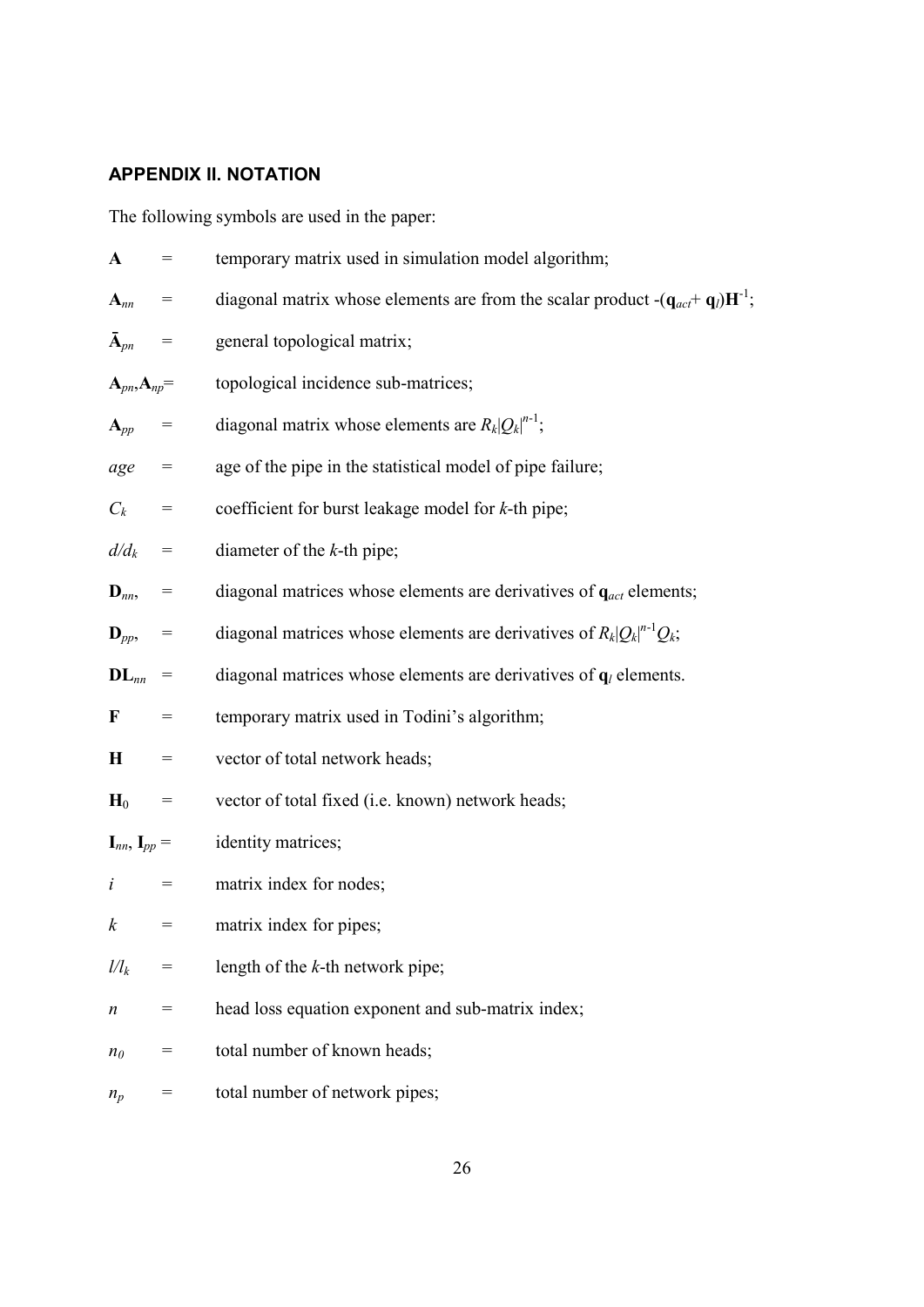| $=$                               | total number of network nodes;                                                               |
|-----------------------------------|----------------------------------------------------------------------------------------------|
| $=$                               | material of $k$ -th pipe;                                                                    |
| $=$                               | number of properties supplied along the $k$ -th pipe;                                        |
| $=$                               | average pressure of the network;                                                             |
| $P/P^{nodes}$ =                   | vector of nodal pressure heads;                                                              |
| ${\bf P}_0^{nodes} =$             | vector of known nodal pressure heads;                                                        |
| $\qquad \qquad =$                 | vector of average pressure in pipes whose components are $P_k$ ;                             |
| $\hspace{1.6cm} = \hspace{1.6cm}$ | vector of minimum pressures at which demand supplied is equal to zero;                       |
| $=$                               | vector of minimum pressures required for supplying the demand $q_{design}$ ;                 |
| $=$                               | leakage flow rate in <i>i</i> -th node;                                                      |
| $=$                               | leakage flow rate in $k$ -th pipe;                                                           |
| $q_{k-bursts} =$                  | burst component of leakage flow rate in $k$ -th pipe;                                        |
| $q_{k\text{-}background}$         | background losses component of leakage flow rate in $k$ -th pipe;                            |
| $=$                               | vector of pipe flows;                                                                        |
| $=$                               |                                                                                              |
|                                   | vector of (actually) supplied nodal demands;                                                 |
| $\mathbf{q}_{demand} =$           | vector of actual required demand assuming 25% of leakages $(q_{demand} = q_{design}/1.25)$ ; |
| $\mathbf{q}_{design}$ =           | vector of nodal demands used for pipe sizing;                                                |
|                                   | vector of nodal flow rates from leakage outflow model at pipe level;                         |
| $=$                               | pipe hydraulic roughness;                                                                    |
| $=$                               | diagonal matrix whose elements are pipe hydraulic roughness;                                 |
| =                                 | thickness of the $k$ -th pipe;                                                               |
| $=$                               | coefficients of the leakage model for $k$ -th pipe;                                          |
|                                   |                                                                                              |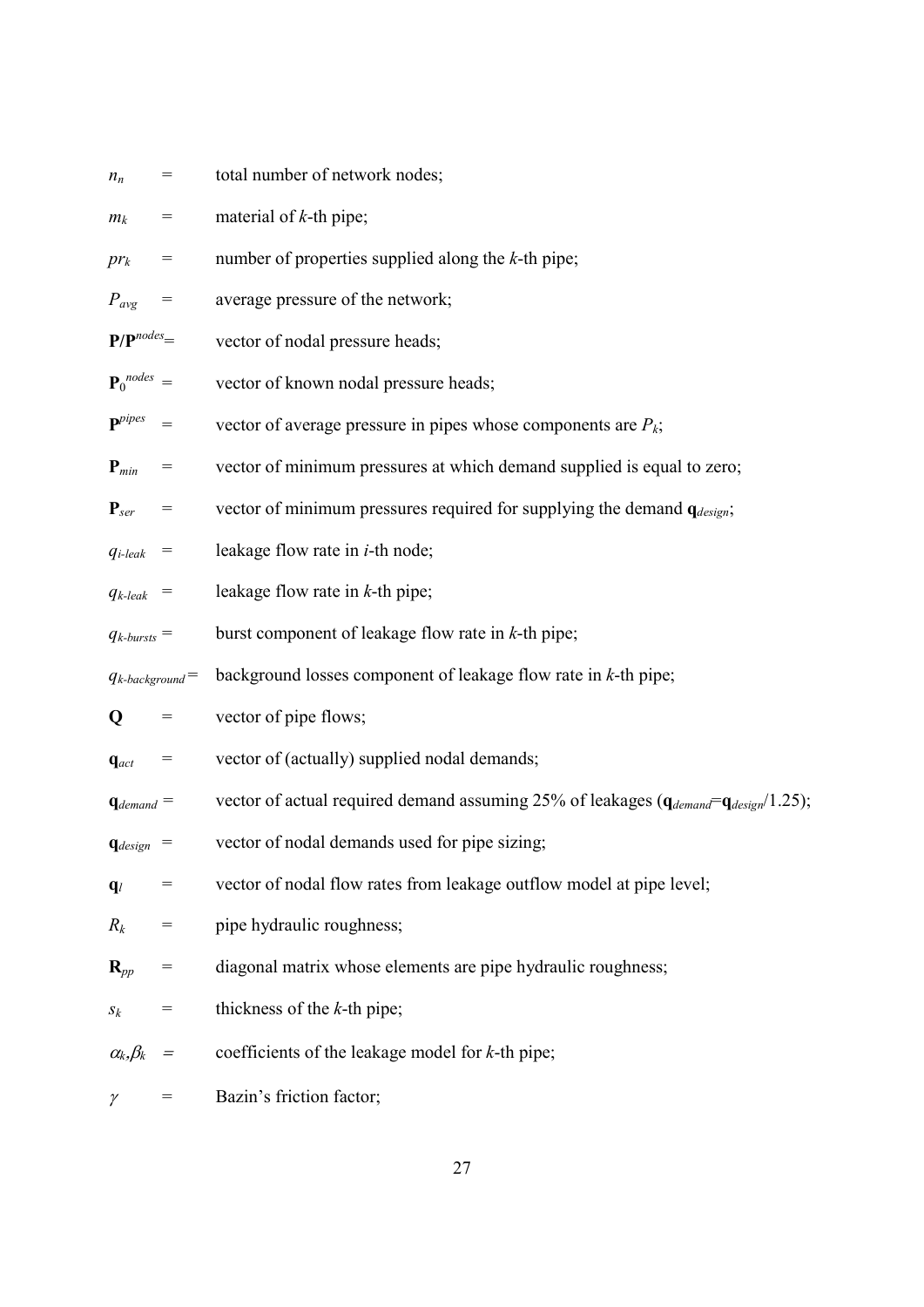Λ*nn*, Λ*pp*= diagonal matrices of over-relaxation coefficients;

 $\lambda^{iter}$ = step size or over-relaxation coefficient at *iter*-th iteration;

Operators and Acronyms:

 $0^{\text{T}}$ = vector/matrix transpose operator;

*diag* = diagonal elements of a square matrix: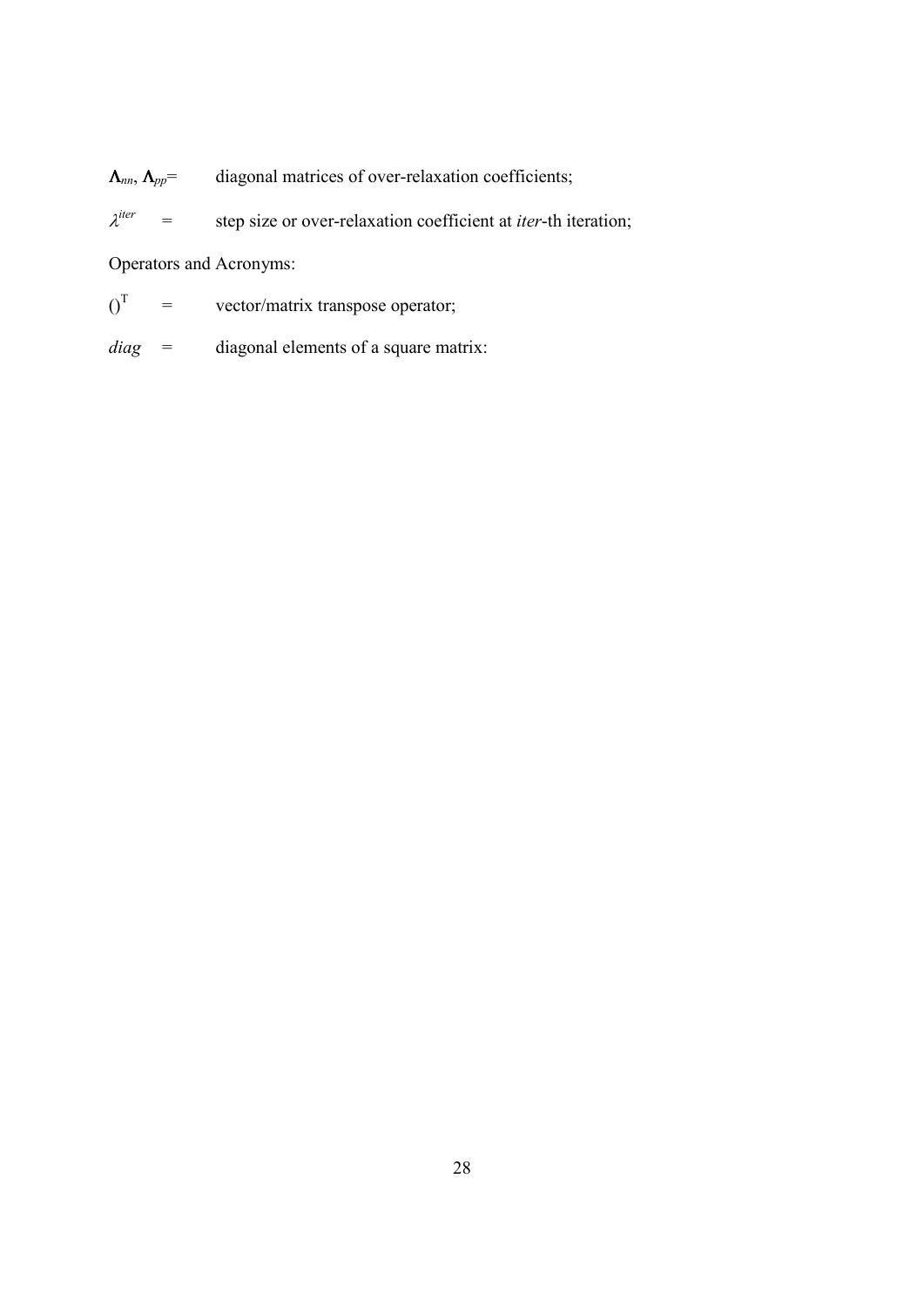List of Tables

Table 1. Diameters used for pipe sizing of network "A" and "B".

Table 1. "Network A" pipe data.

Table 3. "Network A" node data.

Table 4. The range of some parameters of the "Network B".

Table 5. Minimum/maximum value of some useful parameters during leakage-driven

simulations.  $N_{CR}$  is the number of critical nodes  $(P_i < P_{i\text{-}ser})$ .

Table 6. Statistics of leakage-driven simulations.

Table 7. Minimum/maximum value of some useful parameters during leakage-driven simulations.  $N_{CR}$  is the number of critical nodes  $(P_i < P_i < P_i<sub>ser</sub>)$ .

Table 8. Statistics of leakage-driven simulations.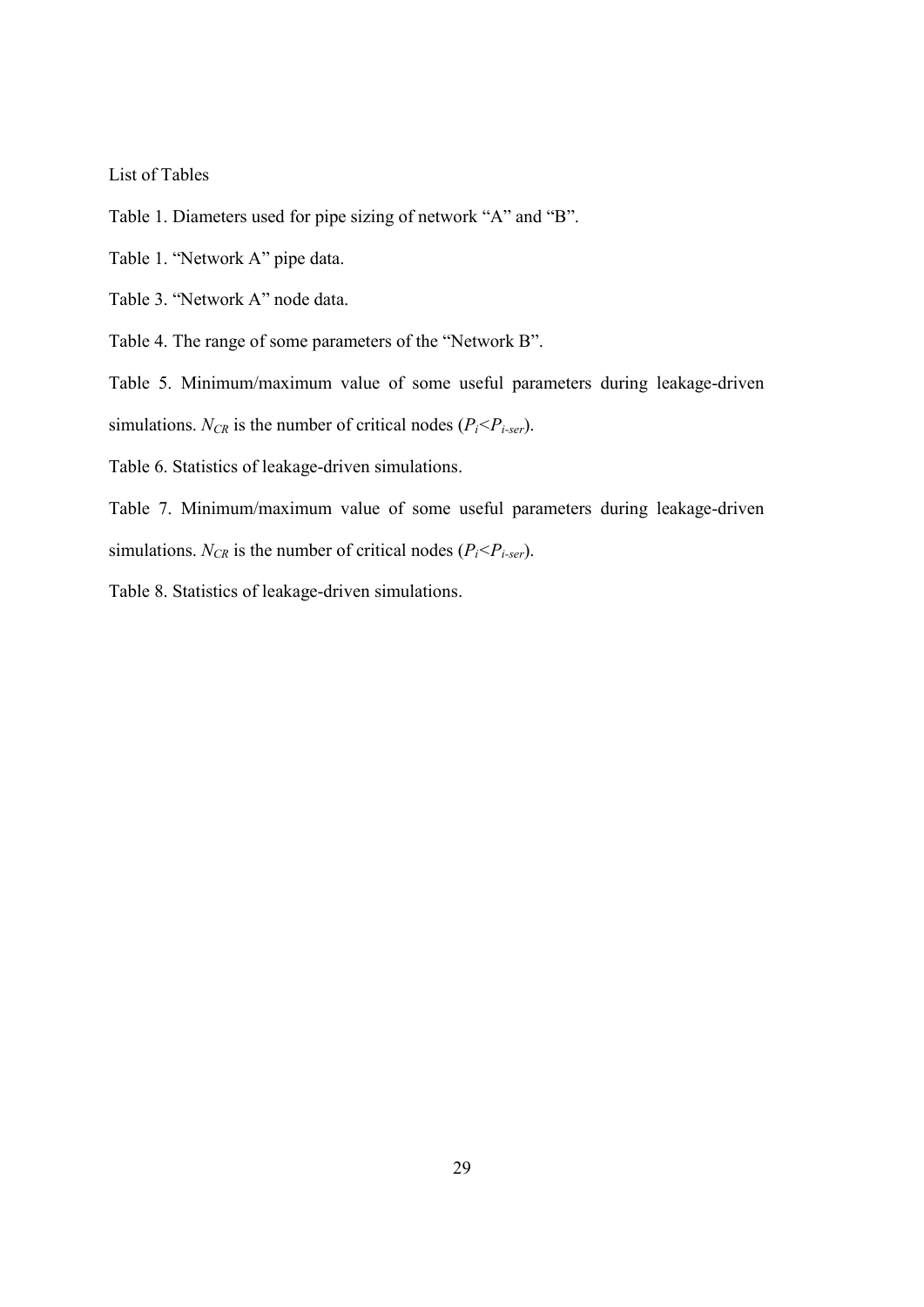Table 1. Diameters used for pipe sizing of networks "A" and "B".

| d     | R/l         |
|-------|-------------|
| (m)   | $(s^2/m^6)$ |
| 0.100 | 265.147     |
| 0.164 | 18.565      |
| 0.184 | 9.882       |
| 0 204 | 5.629       |
| 0.229 | 3.068       |
| 0.258 | 1.639       |
| 0.290 | 0.867       |
| 0.327 | 0.460       |
| 0.368 | 0.247       |
| 0.500 | 0.049       |
| 0.750 | 0.006       |
| 1.000 | 0.001       |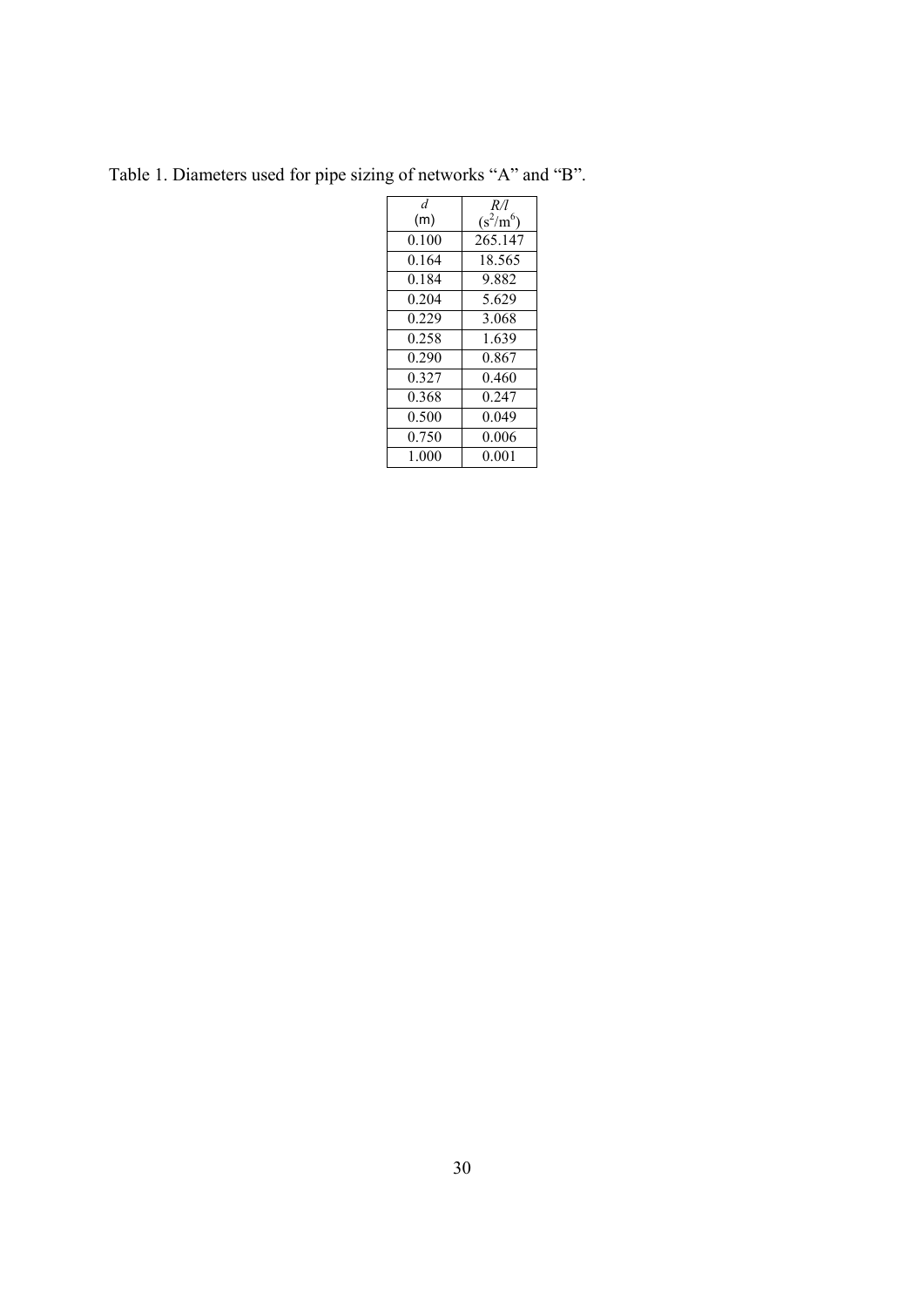Table 2. "Network A" pipe data.

| pipe            | start                   | end                     | $l_k$              | $d_k$              |
|-----------------|-------------------------|-------------------------|--------------------|--------------------|
| N <sub>o</sub>  | node                    | node                    | (m)                | (m)                |
| ī               | $\mathbf{1}$            | $\overline{2}$          | 348.5              | $\overline{0.327}$ |
| $\overline{2}$  | $\overline{2}$          | $\overline{\mathbf{3}}$ | $9\overline{55.7}$ | 0.290              |
| $\overline{3}$  | $\overline{3}$          | $\overline{4}$          | 483                | 0.100              |
| $\overline{4}$  | $\overline{\mathbf{3}}$ | 9                       | 400.7              | 0.290              |
| $\overline{5}$  | $\overline{2}$          | $\overline{4}$          | 791.9              | 0.100              |
| $\overline{6}$  | $\overline{1}$          | 5                       | 404.4              | 0.368              |
| 7               | 5                       | $\overline{6}$          | 390.6              | 0.327              |
| 8               | 6                       | $\overline{4}$          | 482.3              | 0.100              |
| $\overline{9}$  | $\overline{9}$          | $1\overline{0}$         | 934.4              | 0.100              |
| $\overline{10}$ | $\overline{11}$         | 10                      | 431.3              | 0.184              |
| 11              | 11                      | $\overline{12}$         | 513.1              | 0.100              |
| $\overline{12}$ | $\overline{10}$         | $\overline{13}$         | 428.4              | 0.184              |
| $\overline{13}$ | $\overline{12}$         | $\overline{13}$         | 419                | 0.100              |
| $\overline{14}$ | $\overline{22}$         | $\overline{13}$         | 1023.1             | 0.100              |
| $\overline{15}$ | $\overline{8}$          | $\overline{22}$         | 455.1              | 0.164              |
| 16              | 7                       | 8                       | 182.6              | 0.290              |
| $\overline{17}$ | $\overline{6}$          | 7                       | $\overline{221.3}$ | 0.290              |
| 18              | Ī                       | 19                      | 583.9              | 0.164              |
| 19              | 5                       | 18                      | 452                | 0.229              |
| $\overline{20}$ | $\overline{6}$          | 16                      | 794.7              | 0.100              |
| $\overline{21}$ | $\overline{7}$          | 15                      | 717.7              | 0.100              |
| $\overline{22}$ | $\overline{8}$          | $\overline{14}$         | 655.6              | 0.258              |
| 23              | $\overline{15}$         | $\overline{14}$         | 165.5              | 0.100              |
| $\overline{24}$ | $\overline{16}$         | $\overline{15}$         | 252.1              | 0.100              |
| $\overline{25}$ | $\overline{17}$         | 16                      | 331.5              | 0.100              |
| 26              | 18                      | $\overline{17}$         | 500                | 0.204              |
| 27              | $\overline{17}$         | $\overline{21}$         | 579.9              | 0.164              |
| 28              | 19                      | $\overline{23}$         | $842.\overline{8}$ | 0.100              |
| $\overline{2}9$ | 21                      | 20                      | 792.6              | 0.100              |
| $\overline{30}$ | $\overline{20}$         | $\overline{14}$         | $846.\overline{3}$ | 0.184              |
| $\overline{31}$ | $\overline{9}$          | $\overline{11}$         | 164                | 0.258              |
| $\overline{32}$ | 23                      | $\overline{21}$         | 427.9              | 0.100              |
| $\overline{33}$ | 19                      | 18                      | 379.2              | 0.100              |
| $\overline{34}$ | $\overline{24}$         | $\mathbf{1}$            | 158.2              | 0.368              |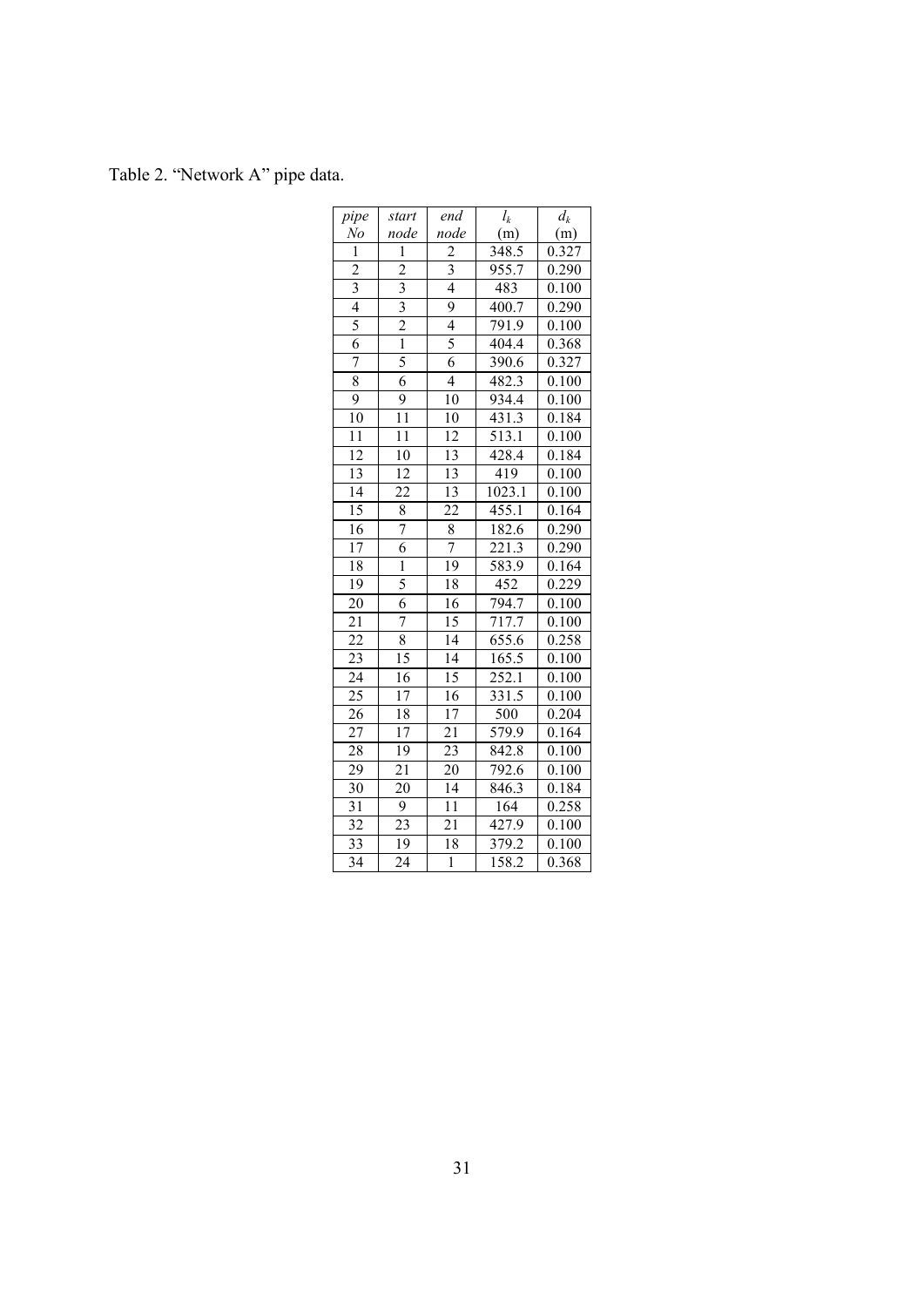Table 3. "Network A" node data.

| node            | $q_{i$ -design | $H\!L_i$          | $P_i$                |
|-----------------|----------------|-------------------|----------------------|
| ID              | (1/s)          | (m)               | (m)                  |
| $\mathbf{1}$    | 10.863         | 6.4               | 26.90                |
| $rac{2}{3}$     | 17.034         | $\sqrt{ }$        | 24.81                |
|                 | 14.947         | 6                 | 21.30                |
| $\overline{4}$  | 14.280         | 8.4               | 17.22                |
| $\frac{5}{6}$   | 10.133         | 7.4               | 23.54                |
|                 | 15.35          | 9                 | 20.10                |
| 7               | 9.114          | 9.1               | 18.91                |
| $\overline{8}$  | 10.510         | 9.5               | 17.90                |
| 9               | 12.182         | 8.4               | 17.85                |
| 10              | 14.579         | 10.5              | 12.66                |
| 11              | 9.0072         | 9.6               | 16.23                |
| 12              | 7.5745         | 11.7              | 10.12                |
| $\overline{13}$ | 15.200         | 12.3              | 10.03                |
| $\overline{14}$ | 13.550         | 10.6              | 15.41                |
| 15              | 9.226          | 10.1              | 14.00                |
| 16              | 11.200         | 9.5               | 14.36                |
| $\overline{17}$ | 11.469         | $10.\overline{2}$ | 15.30                |
| 18              | 10.818         | 9.6               | 18.83                |
| 19              | 14.675         | 9.1               | 19.35                |
| 20              | 13.318         | 13.9              | 10.01                |
| 21              | 14.631         | 11.1              | 11.48                |
| 22              | 12.012         | 11.4              | 14.00                |
| 23              | 10.326         | 10                | 10.45                |
| 24              |                | 15                | $H_{01} = 21.4 + 15$ |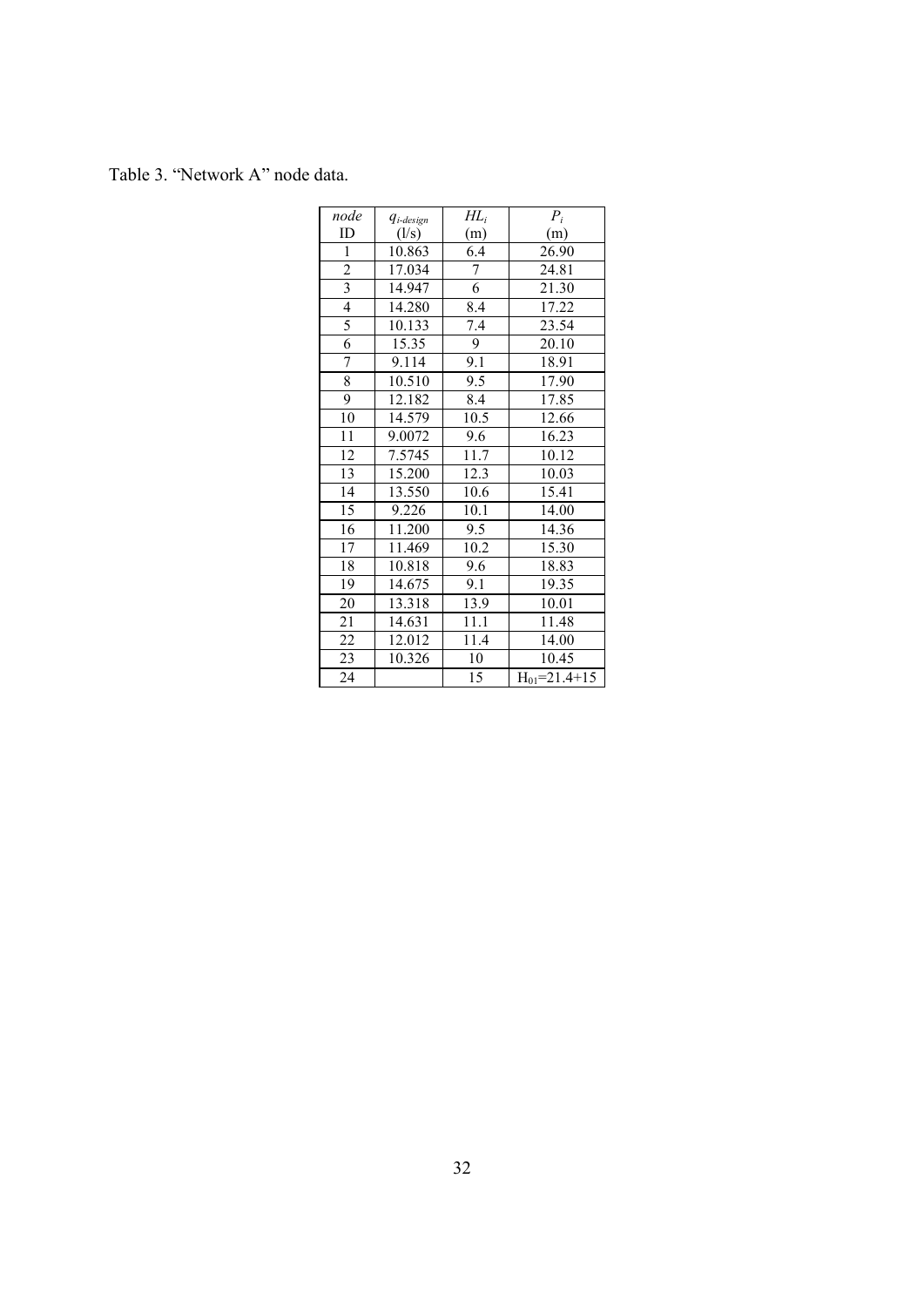|            | $l_k$<br>(m` | $q_{i\textrm{-}design}$<br>(1/s) | $R_k$<br>$(s^2/m^5)$ |
|------------|--------------|----------------------------------|----------------------|
| Total/Mean | 486927       | 3183.4                           | 6155.6               |
| Minimum    |              |                                  | 0.0013               |
| Maximum    | 2530         | 63                               | 530293.3             |

Table 4. The range of some parameters of the "Network B".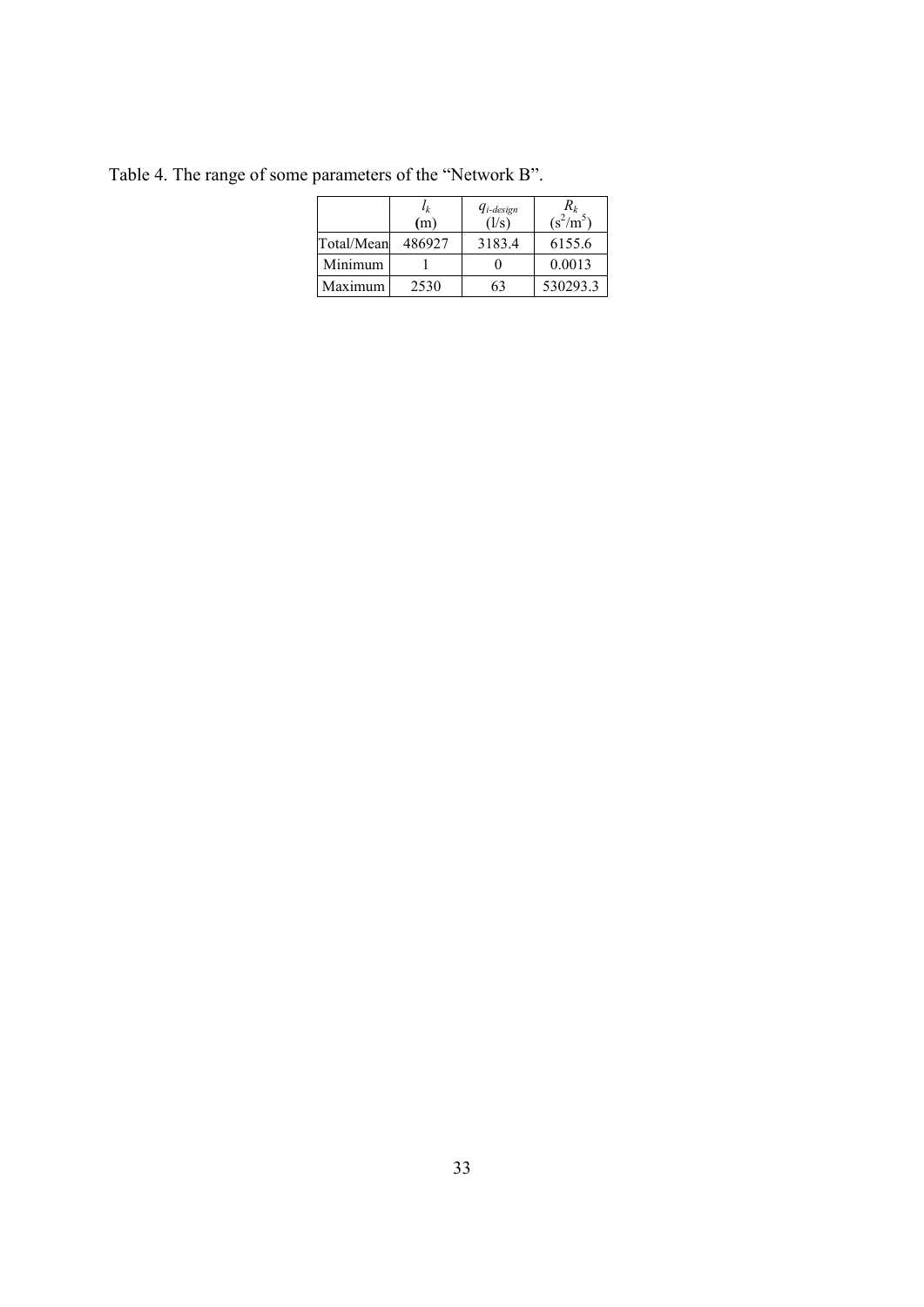Table 5. Minimum/maximum value of some useful parameters during leakage-driven simulations. *N<sub>CR</sub>* is the number of critical nodes ( $P_i < P_{i\text{-}ser}$ ).

| "Network A"                            | $\mathbf{q}$ / $\mathbf{q}$ <sub>demand</sub> | $N_{CR}$ | $\mathbf{q}_{\mathsf{gct}}$ (m $^3$ /s) | $(m^3/s)$ | $P_{\text{avg}}$<br>(m) |
|----------------------------------------|-----------------------------------------------|----------|-----------------------------------------|-----------|-------------------------|
| Minimum among the<br>1,000 simulations | 0.1501                                        | 0        | 0.1005                                  | 0.0339    | 2.78                    |
| Average among the<br>1,000 simulations | 1.1833                                        | 13       | 0.1803                                  | 0.2669    | 9.61                    |
| Maximum among the<br>1,000 simulations | 3.4701                                        | 22       | 0.2256                                  | 0.7829    | 19.81                   |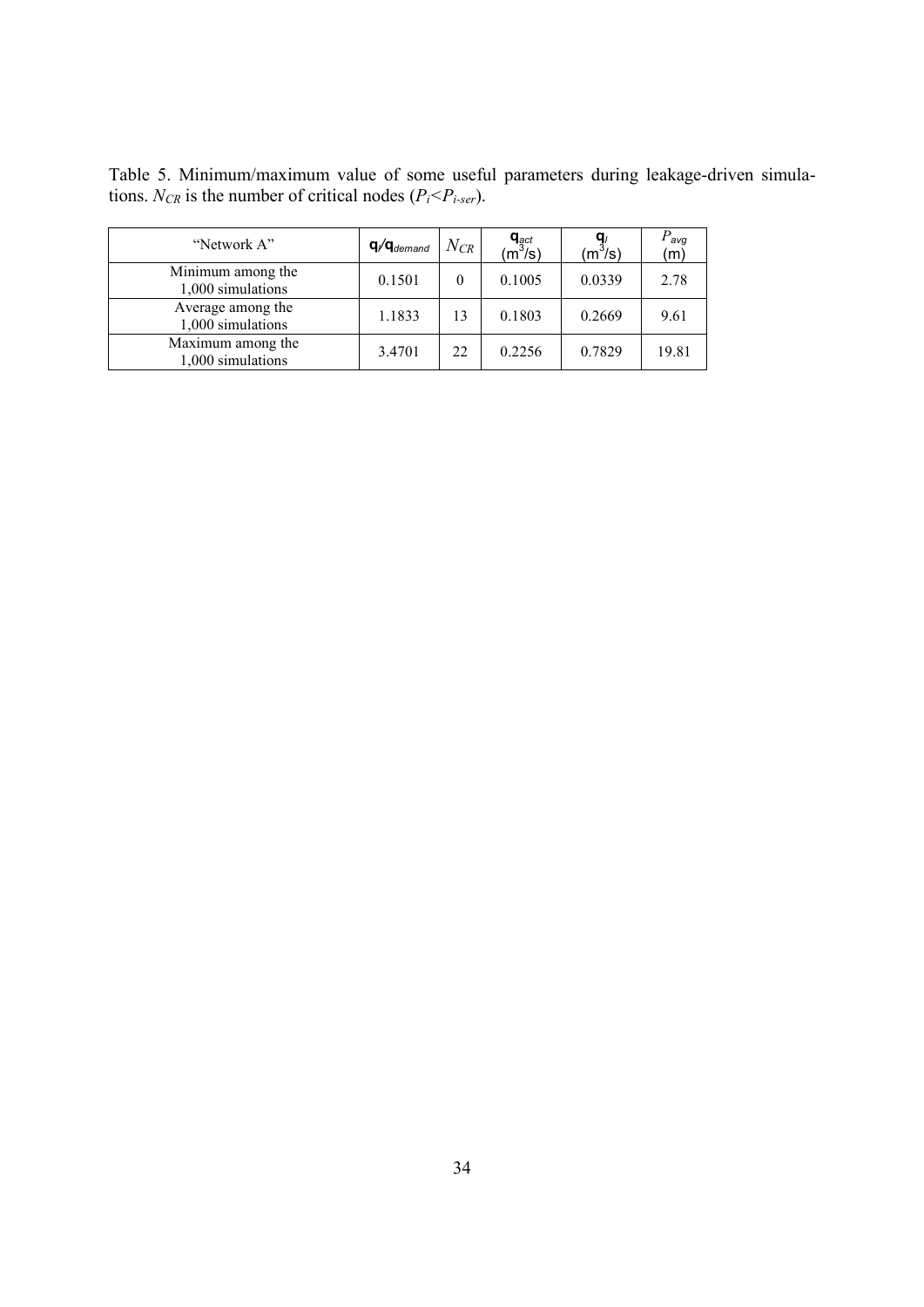|                                        | Maximum error         |                       | Mean error            |                       |           |          |
|----------------------------------------|-----------------------|-----------------------|-----------------------|-----------------------|-----------|----------|
| "Network A"                            | Energy balance        | Mass balance          | Energy balance        | Mass balance          | Iteration | CPU time |
|                                        | (m)                   | $(m^3/s)$             | (m)                   | $(m^3/s)$             | number    | (s)      |
| Average among the<br>1,000 simulations | $4.50 \times 10^{-4}$ | $1.63 \times 10^{-4}$ | $3.82 \times 10^{-5}$ | $2.49 \times 10^{-5}$ | 9.84      | 0.012    |
| Worst among the<br>1.000 simulations   | $2.24 \times 10^{-3}$ | $1.44 \times 10^{-3}$ | $2.11 \times 10^{-4}$ | $1.64 \times 10^{-4}$ | 25        | 0.047    |

Table 6. Statistics of leakage-driven simulations.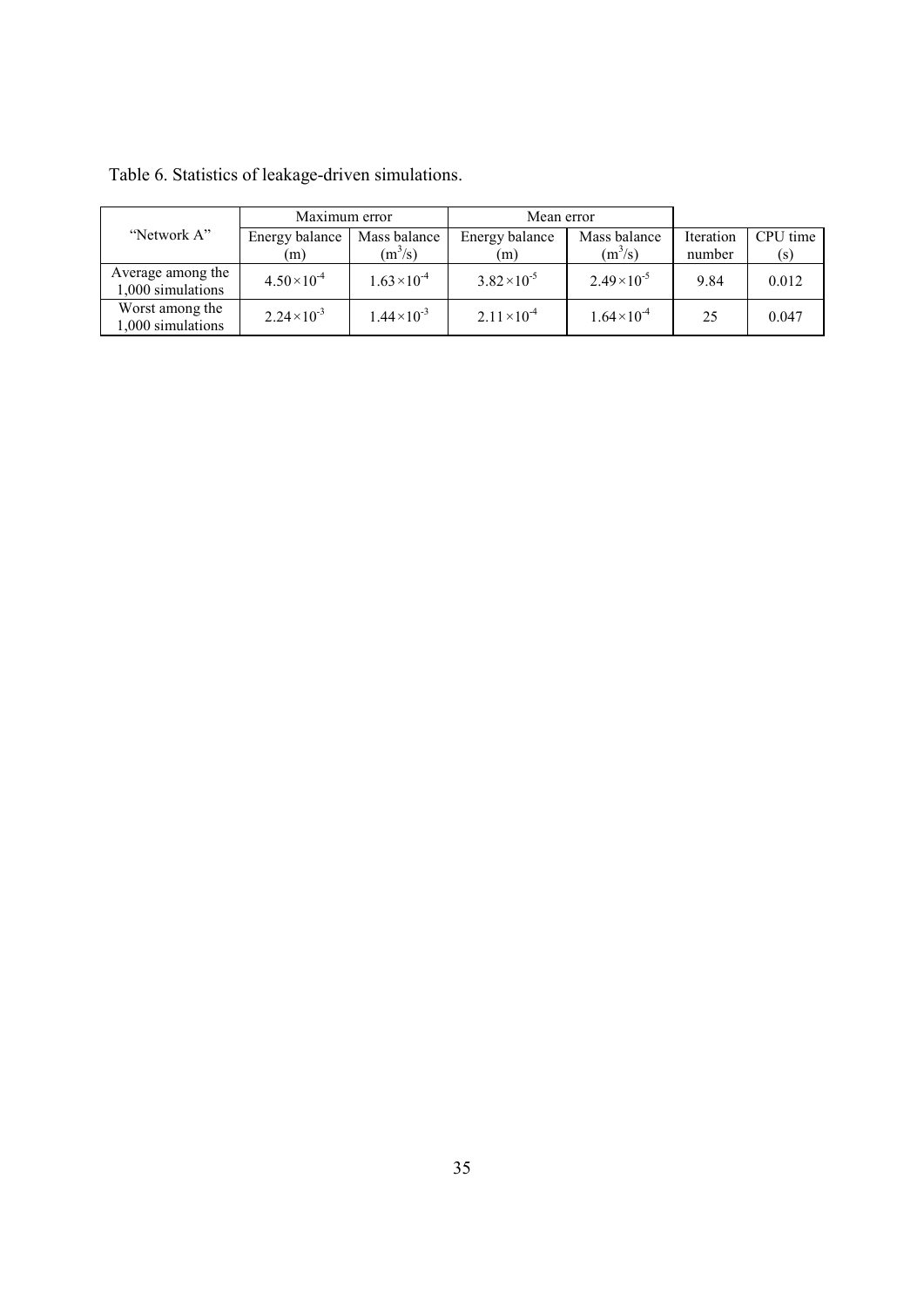Table 7. Minimum/maximum value of some useful parameters during leakage-driven simulations. *N<sub>CR</sub>* is the number of critical nodes ( $P_i < P_{i\text{-}ser}$ ).

| "Network B"                            | $q/q_{demand}$ | $N_{CR}$ | $q_{\text{act}}$ (m <sup>3</sup> /s) | (m <sup>3</sup> /s) | $P_{\textit{avg}}$<br>(m) |
|----------------------------------------|----------------|----------|--------------------------------------|---------------------|---------------------------|
| Minimum among the<br>1,000 simulations | 0.1110         | 0        | 0.1381                               | 0.2826              | 6.70                      |
| Average among the<br>1,000 simulations | 2.0197         | 708      | 1.5709                               | 5.1436              | 19.18                     |
| Maximum among the<br>1,000 simulations | 5.5924         | 1225     | 2.5467                               | 14.2421             | 33.62                     |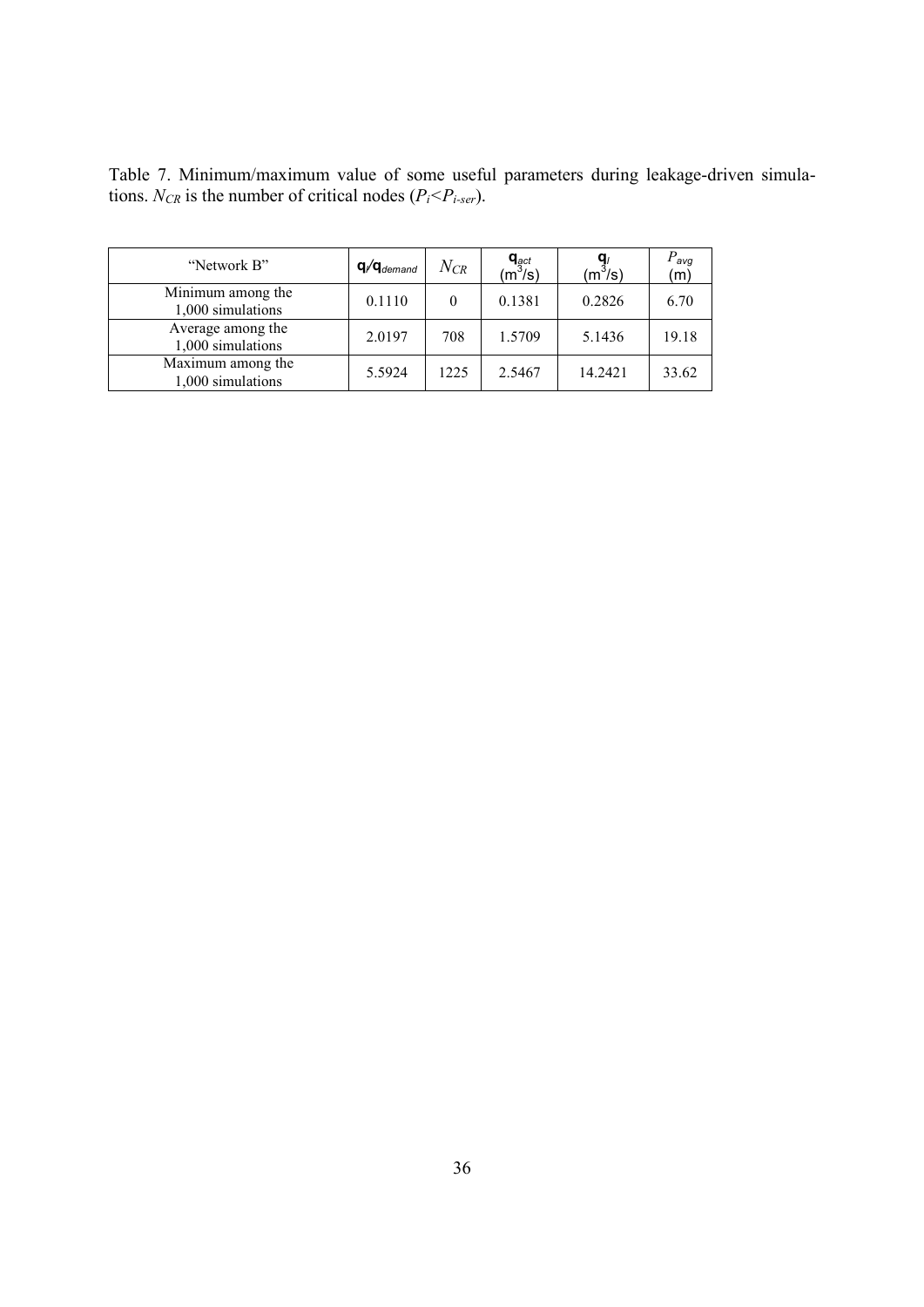|                                   |                                        | Maximum error         |                           | Mean error               |                              |                     |                 |
|-----------------------------------|----------------------------------------|-----------------------|---------------------------|--------------------------|------------------------------|---------------------|-----------------|
|                                   | "Network B"                            | Energy balance<br>(m) | Mass balance<br>$(m^3/s)$ | Energy<br>balance<br>(m) | Mass<br>balance<br>$(m^3/s)$ | Iteration<br>number | CPU time<br>(s) |
| Using $\mathcal{X}^{iter}$        | Average among the<br>1,000 simulations | $5.32 \times 10^{-3}$ | $8.91 \times 10^{-5}$     | $4.45 \times 10^{-6}$    | $1.54 \times 10^{-7}$        | 21.09               | 1.82            |
|                                   | Worst among the<br>1,000 simulations   | $1.84 \times 10^{-2}$ | $6.32 \times 10^{-3}$     | $2.89 \times 10^{-5}$    | $4.81 \times 10^{-6}$        | 51                  | 4.53            |
|                                   | Average among the<br>960 simulations   | $5.34 \times 10^{-3}$ | $9.10 \times 10^{-5}$     | $4.01 \times 10^{-6}$    | $9.36 \times 10^{-8}$        | 21.18               | 2.07            |
| Without<br>Using $\lambda^{iter}$ | Worst among the<br>960 simulations     | $1.85 \times 10^{-2}$ | $1.62 \times 10^{-2}$     | $2.23 \times 10^{-5}$    | $1.11 \times 10^{-5}$        | 44                  | 5.16            |

| Table 8. Statistics of leakage-driven simulations. |  |
|----------------------------------------------------|--|
|----------------------------------------------------|--|